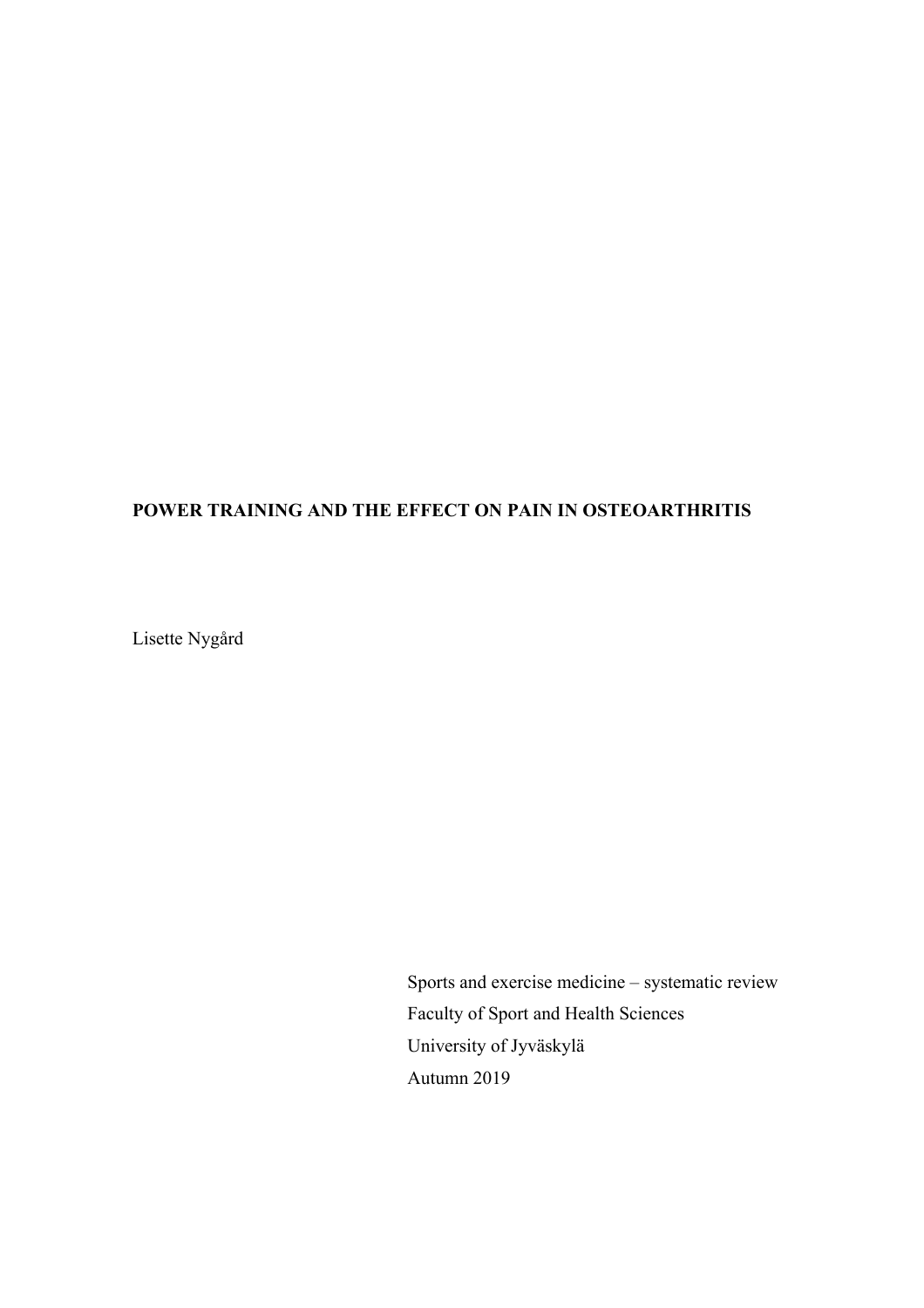### **SUMMARY**

Nygård, L. 2019. Power training and the effect on pain in osteoarthritis. Faculty of Sport and Health Sciences, University of Jyväskylä, systematic review, 32 pp. 2 appendices.

**Aims.** Power training as a suitable training method for older adults but power training is not yet included in exercise recommendations for persons with osteoarthritis. Since many patients with osteoarthritis suffer from pain, the purpose of this study was to investigate if power training can decrease pain in persons with knee or hip osteoarthritis.

**Methods.** This study was undertaken as a systematic review. MEDLINE and EBSCO online databases were searched from the earliest date available until 31 October 2019. The search strategy returned a total of 118 trials and 5 articles were eligible for inclusion. 4 studies were RCT-studies and 1 study used a one group before-after design. The means and SD:s of pain as the outcome measure was extracted from the studies.

**Results.** Significant differences in pain scores between intervention and control group was only observed in one of the RCT studies. The results of the three other RCT-studies did not observe any group differences. All included studies demonstrated pain reduction in the power training intervention groups.

**Conclusions.** Power training can decrease pain in clients with hip or knee osteoarthritis, but it is not more effective than slow speed strength training, warm up combined with stretching or power training combined with balance training. The results of this study did not indicate any association of differences in movement velocity during training with the extent of pain reduction. This study did not indicate any benefit in pain reduction when adding balance training to power training. A combined intervention of stretching and warm up was equally effective as power training in reducing pain. Power training, slow speed resistance training, and warm-up combined with stretching resulted in similar pain reduction.

**Keywords:** osteoarthritis, power training, pain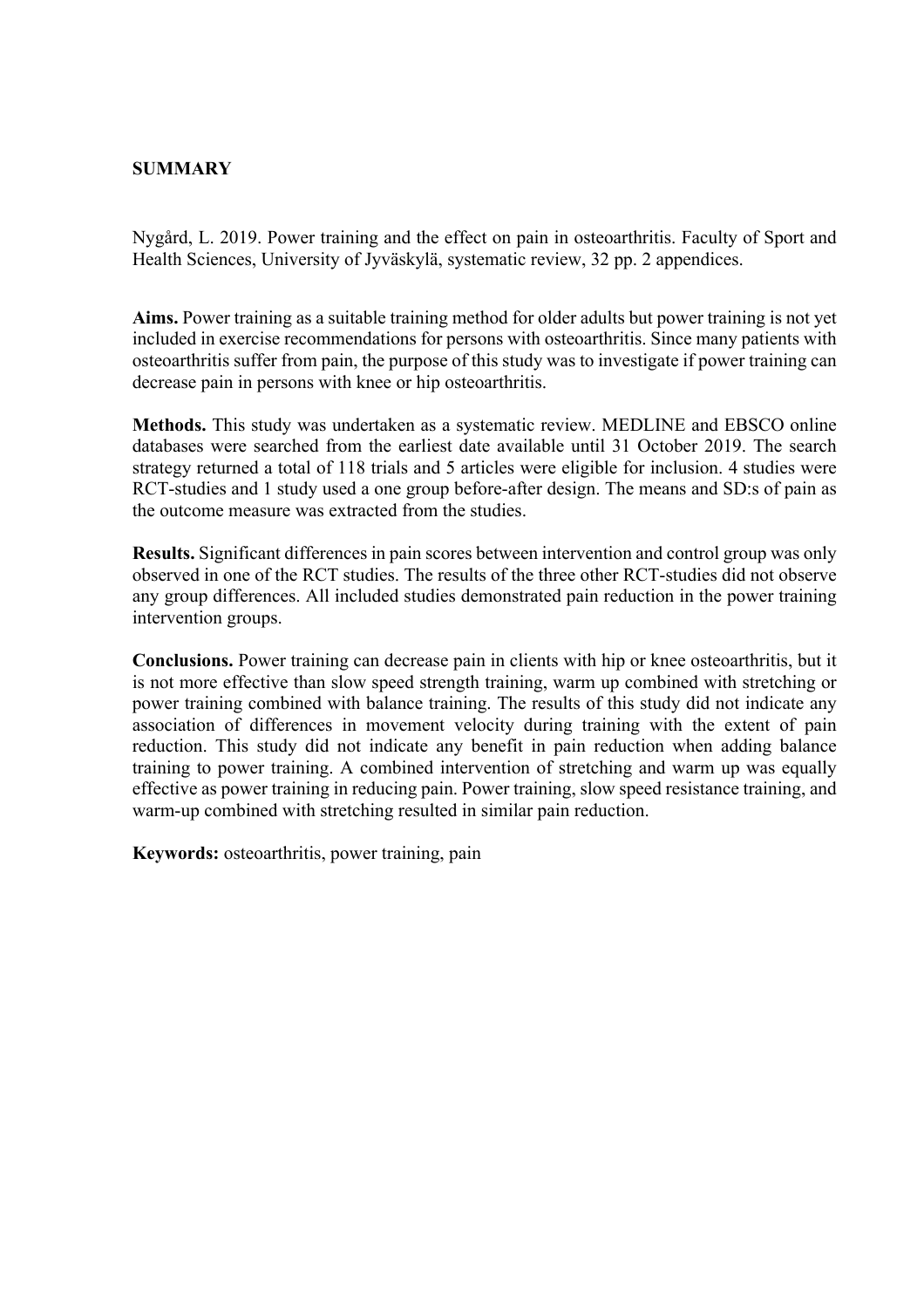# **LIST OF ABBREVIATIONS**

| <b>ACR</b>   | American College of Rheumatology                                              |
|--------------|-------------------------------------------------------------------------------|
| BMI          | body mass index                                                               |
| <b>HHS</b>   | Harris Hip Score                                                              |
| HOA          | Hip osteoarthritis                                                            |
| <b>HOOS</b>  | Hip disability and osteoarthritis outcome score                               |
| <b>KOA</b>   | Knee osteoarthritis                                                           |
| <b>KOOS</b>  | Knee injury and osteoarthritis outcome score                                  |
| 1 RM         | One repetition maximum                                                        |
| PT           | Power training (resistance training performed with high velocity of movements |
|              | during the concentric phase with a resistance of 40-80% of 1RM)               |
| <b>SSST</b>  | Slow speed strength training where the concentric phase of the movement is    |
|              | performed in a slow and controlled manner lasting $\geq 2$ seconds            |
| <b>NRS</b>   | Numerical pain rating scale                                                   |
| <b>OA</b>    | Osteoarthritis                                                                |
| <b>VAS</b>   | Visual analogue scale                                                         |
| <b>WOMAC</b> | The Western Ontario and McMaster Universities Arthritis Index                 |
|              |                                                                               |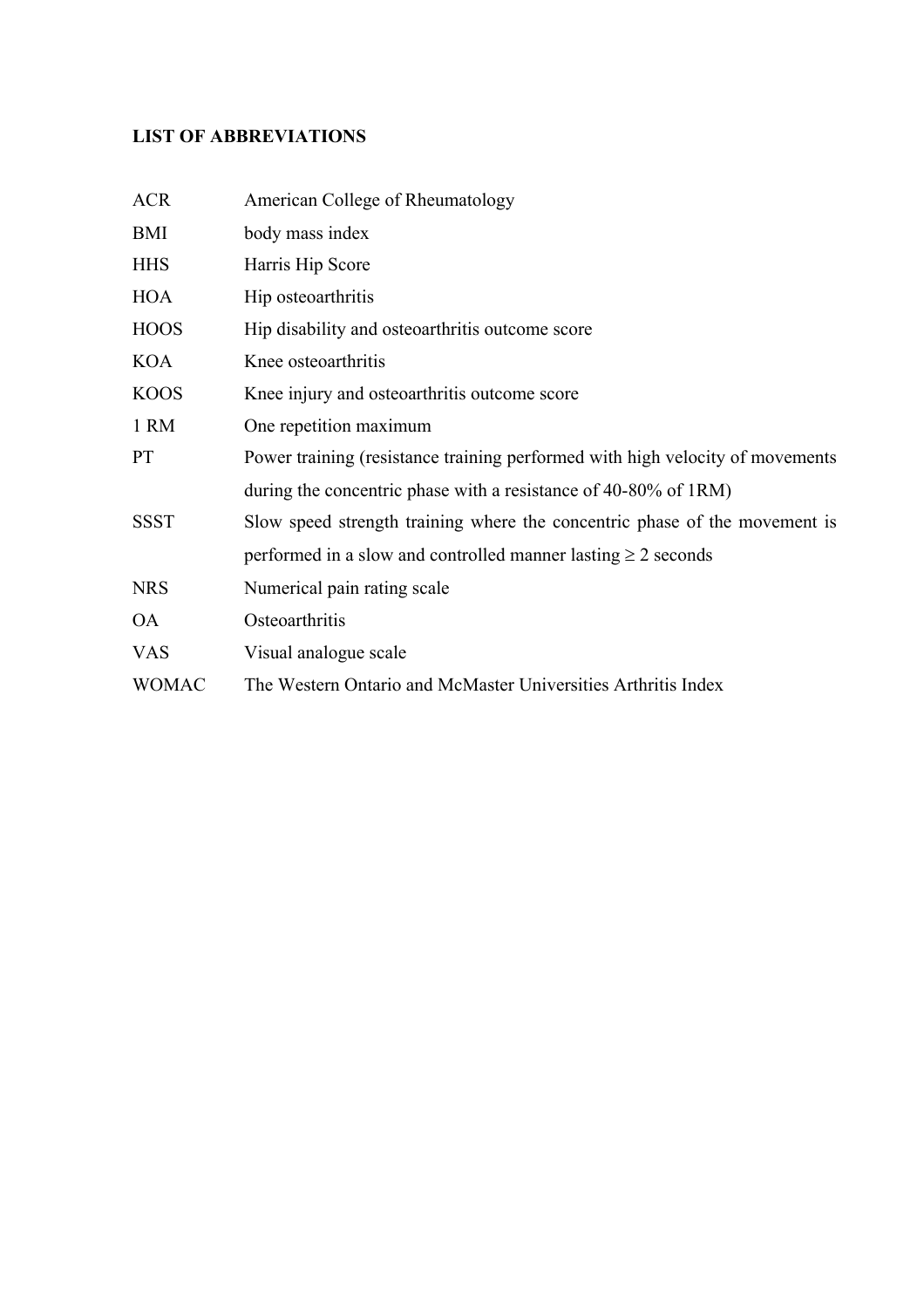## **TABLE OF CONTENTS**

| 2.1 |  |  |  |  |  |  |
|-----|--|--|--|--|--|--|
|     |  |  |  |  |  |  |
|     |  |  |  |  |  |  |
| 3.1 |  |  |  |  |  |  |
|     |  |  |  |  |  |  |
|     |  |  |  |  |  |  |
|     |  |  |  |  |  |  |
|     |  |  |  |  |  |  |
|     |  |  |  |  |  |  |
|     |  |  |  |  |  |  |
| 5.1 |  |  |  |  |  |  |
| 5.2 |  |  |  |  |  |  |
| 5.3 |  |  |  |  |  |  |
|     |  |  |  |  |  |  |
|     |  |  |  |  |  |  |
| 6.1 |  |  |  |  |  |  |
| 6.2 |  |  |  |  |  |  |
|     |  |  |  |  |  |  |
| 7.1 |  |  |  |  |  |  |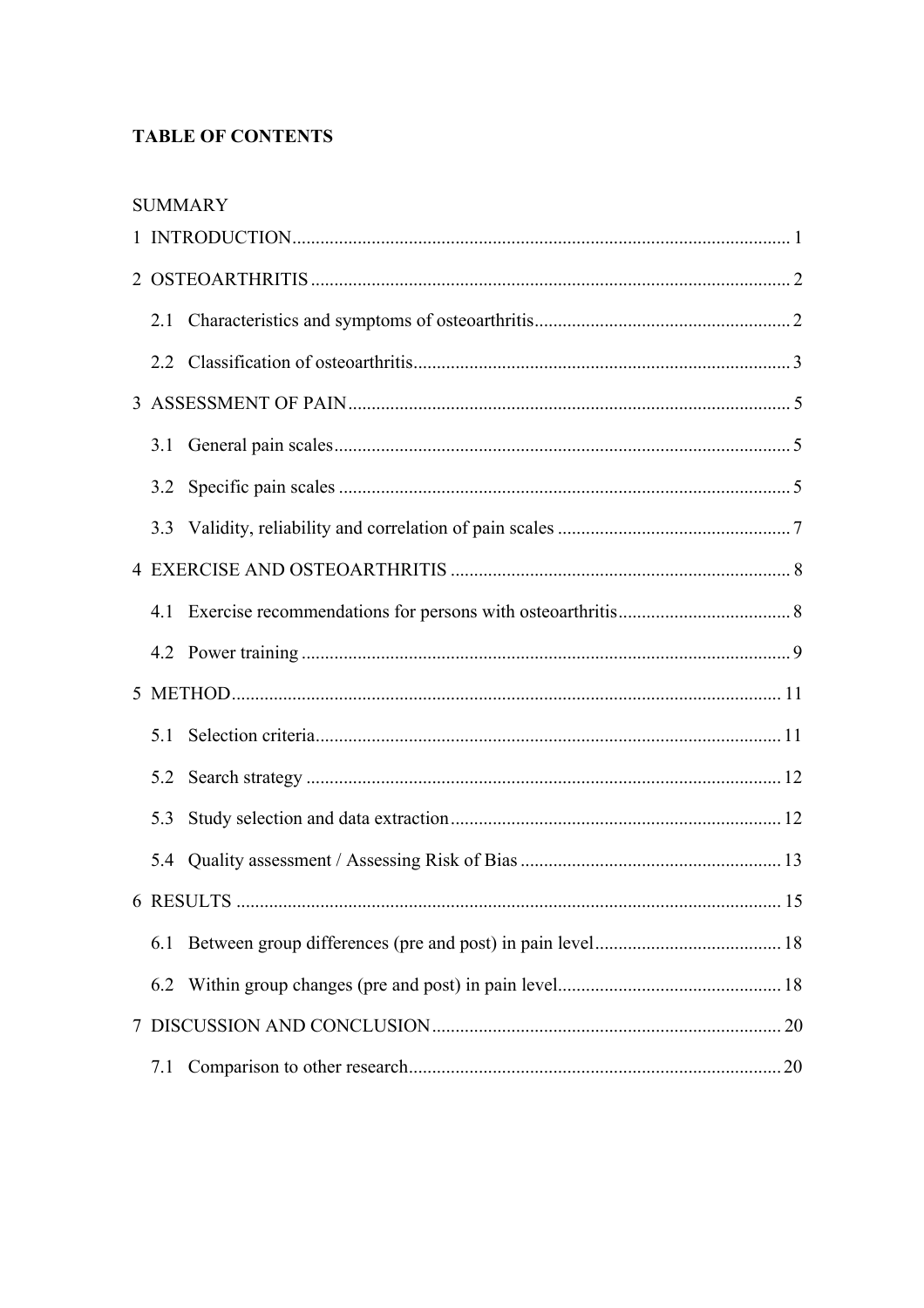| APPENDICES |  |
|------------|--|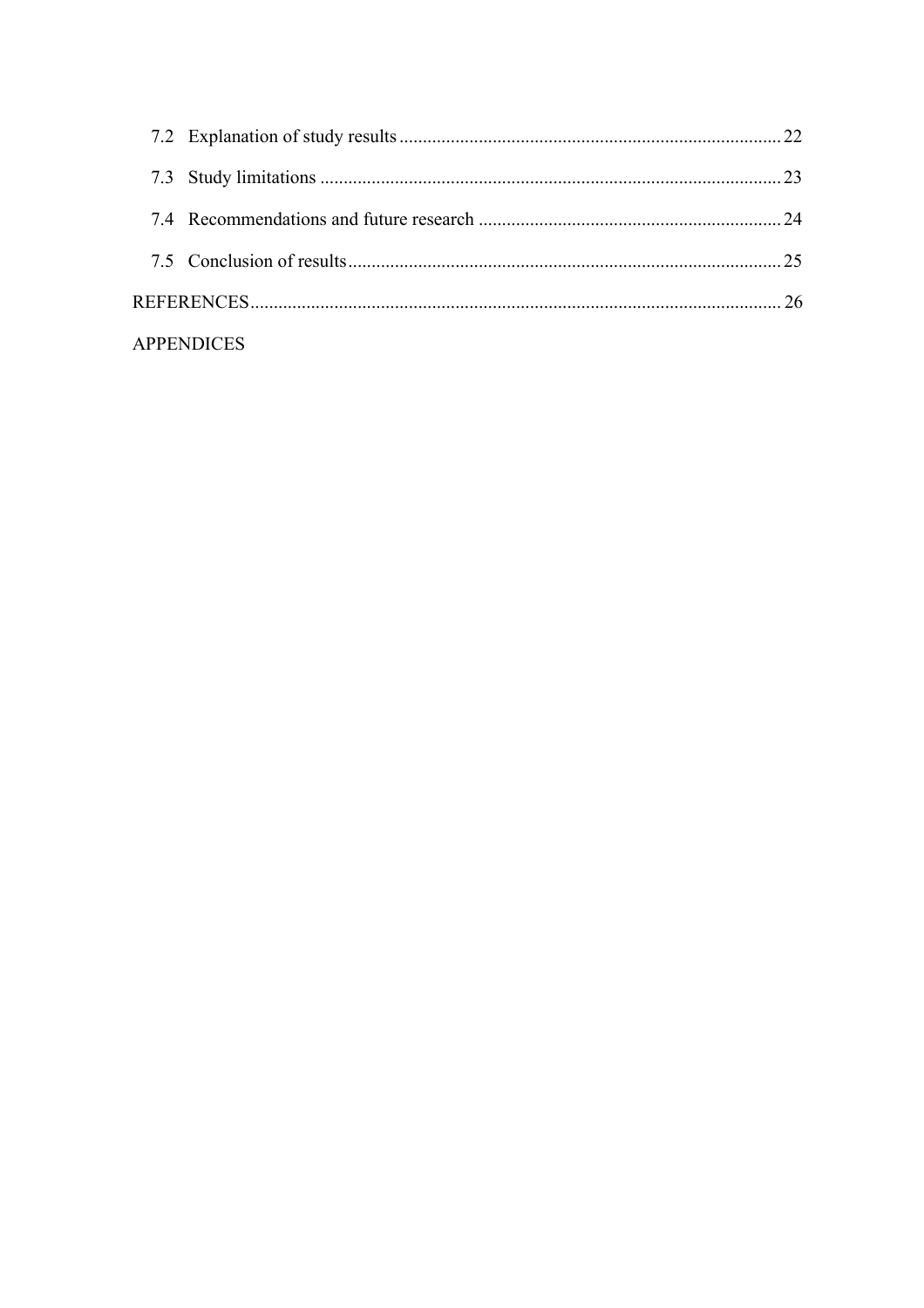### **1 INTRODUCTION**

Knee and hip osteoarthritis (OA) are the most common joint disorders in Finland (Tarnanen et al. 2018). Among adults over 30 years 5-6% are diagnosed with OA in Finland. The incidence rates rise with age and 32% of women and 16% of men above the age of 75 suffer from OA in Finland (Tarnanen et al. 2018). The prevalence and incidence of OA will continue to grow due to population ageing and increasing obesity (Kaplan et al. 2013). Many patients with OA suffer a considerable amount of pain and reduced physical function (Kersten et al. 2010) . Since there is no cure for OA, rehabilitation to reduce pain and improve physical function are recommended (Uthman et al. 2013; Bennell et al. 2014; Tarnanen et al. 2018). Results from several RCT: s and reviews demonstrate that resistance training programs, including low-, moderate- and highresistance exercises performed in a slow and controlled manner, can improve both muscle strength and reduce pain in older adults and adults with knee osteoarthritis (KOA) (Lange et al. 2008; Latham & Liu 2010; Uthman et al. 2013; Pelletier et al. 2013; Bennell et al. 2014)

In recent years, interest in power training (PT) as a suitable method for older adults has been growing. (Pelletier et al. 2013). PT has been showed to be more effective for increasing power in healthy older adults compared to traditional slow velocity strength training. (Tschopp et al. 2011; Orsatto et al. 2019). Among healthy older seniors PT and resistance training can improve functional capacity, reverse age-related changes in functional mobility and improve gait speed, static and dynamic balance and reduce the risk of fall (Fragala et al. 2019). PT is a safe training form for older adults, but no systematic review has focused specifically on the benefits and risks of PT when performed by older adults with OA.

Since OA is painful, the disease can cause fatigue, reduce quality of life and make it difficult to begin or maintain regular physical activity, it is of great importance to find safe and effective training methods that can decrease pain but also maintain muscle strength, power and physical function (Kaplan et al. 2013; Physical Activity guidelines for Americans 2nd edition 2018). This review will explore and evaluate the strength of the evidence from identified studies regarding the effect power training can have on pain in clients with hip or knee OA.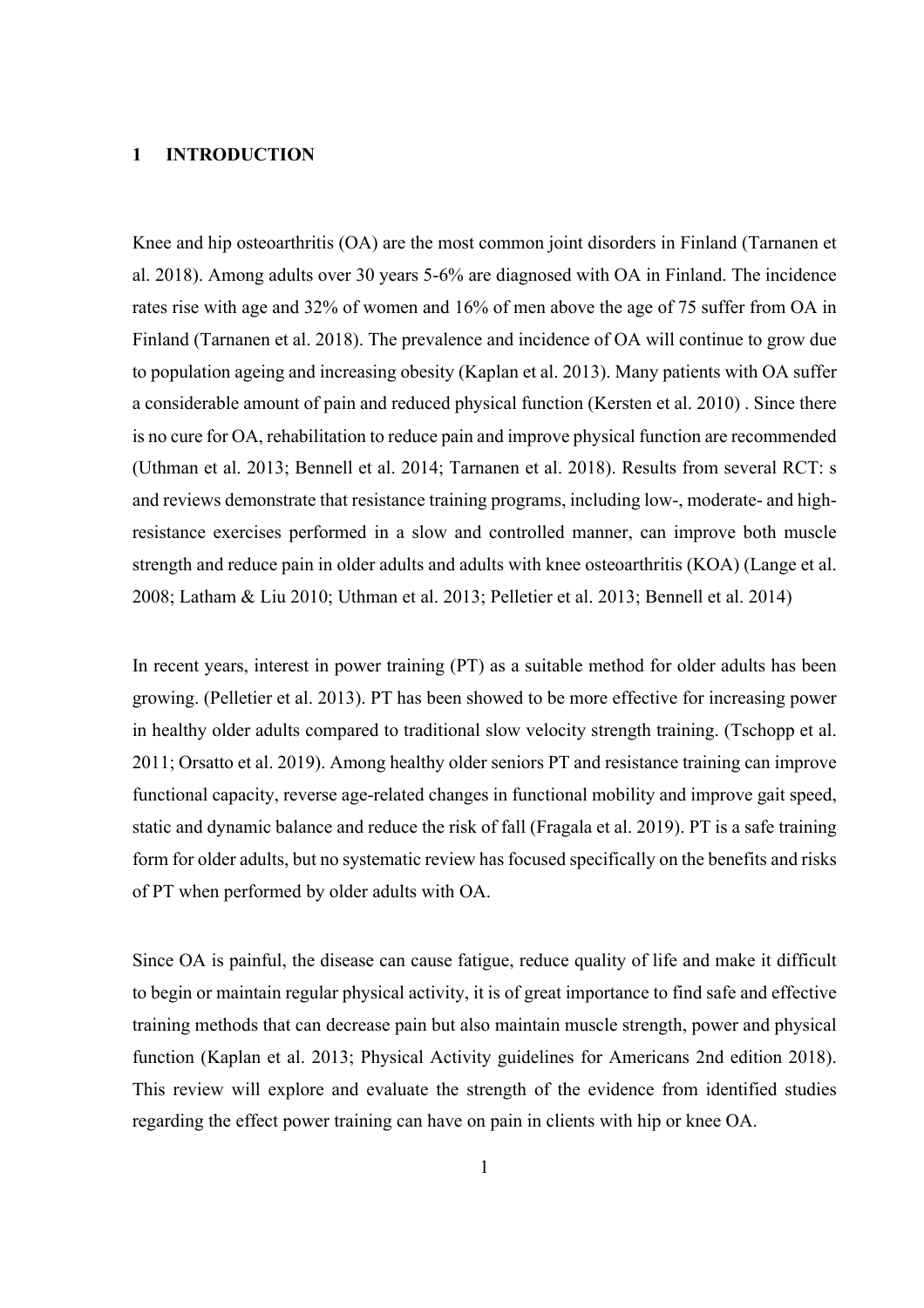### **2 OSTEOARTHRITIS**

Osteoarthritis (OA) is a long-term chronic disease that can affect a single joint or multiple joints (Pohjolainen 2018). OA most commonly affects the joints in the knees, hips, fingers and spine (Pohjolainen 2018). The cause of OA is unknown but an abnormal mechanical load or normal load on an abnormal cartilage surface can cause a biochemical process that finally leads to OA (Polvi- ja lonkkanivelrikko 2018). Risk factors for the development of osteoarthritis are age, sex, obesity, genetics, joint injuries and heavy physical work (Neogi & Zhang 2013; Polvi- ja lonkkanivelrikko 2018). Some of the risk factors are nonmodifiable as age, sex and genetics while the rest are modifiable risk factors (Kaplan et al. 2013). Protective factors for OA are healthy diet and weight management. (Kaplan et al. 2013; Tarnanen et al. 2018). When being overweight already a decrease by 5 kg can decrease the risk of developing OA by 50% among women (Neogi & Zhang 2013). Healthy characteristics of cartilage are best preserved and restored with regular exercises and suitable load. Repetitive squatting and work tasks consisting of heavy lifting should be avoided or minimized (Tarnanen et al. 2018; Polvi- ja lonkkanivelrikko 2018).

#### **2.1 Characteristics and symptoms of osteoarthritis**

There are two types of OA: primary and secondary OA (Altman et al. 1986; Kujala 2005). Primary OA develops with wear and tear as people age while secondary OA can be caused by an injury or a fracture that trigger joint changes (Altman et al. 1986; Kujala 2005). In both types of OA, a breakdown of cartilage occurs that is greater than the repairing of cartilage (Pohjolainen 2018). In OA a continuous detoriation of cartilage takes place where the thinned cartilage does no longer restore. (Pohjolainen 2018). Reduced joint space, bone erosion, development of bony spurs and bone ends rubbing together causes stiffness, pain and impaired movement (Kujala 2005; Kaplan et al. 2013). The disease does not only affect the bone surface but also ligaments and muscles surrounding the osteoarthritic joint are affected. The synovial membrane often gets inflamed and thickens (Pohjolainen 2018).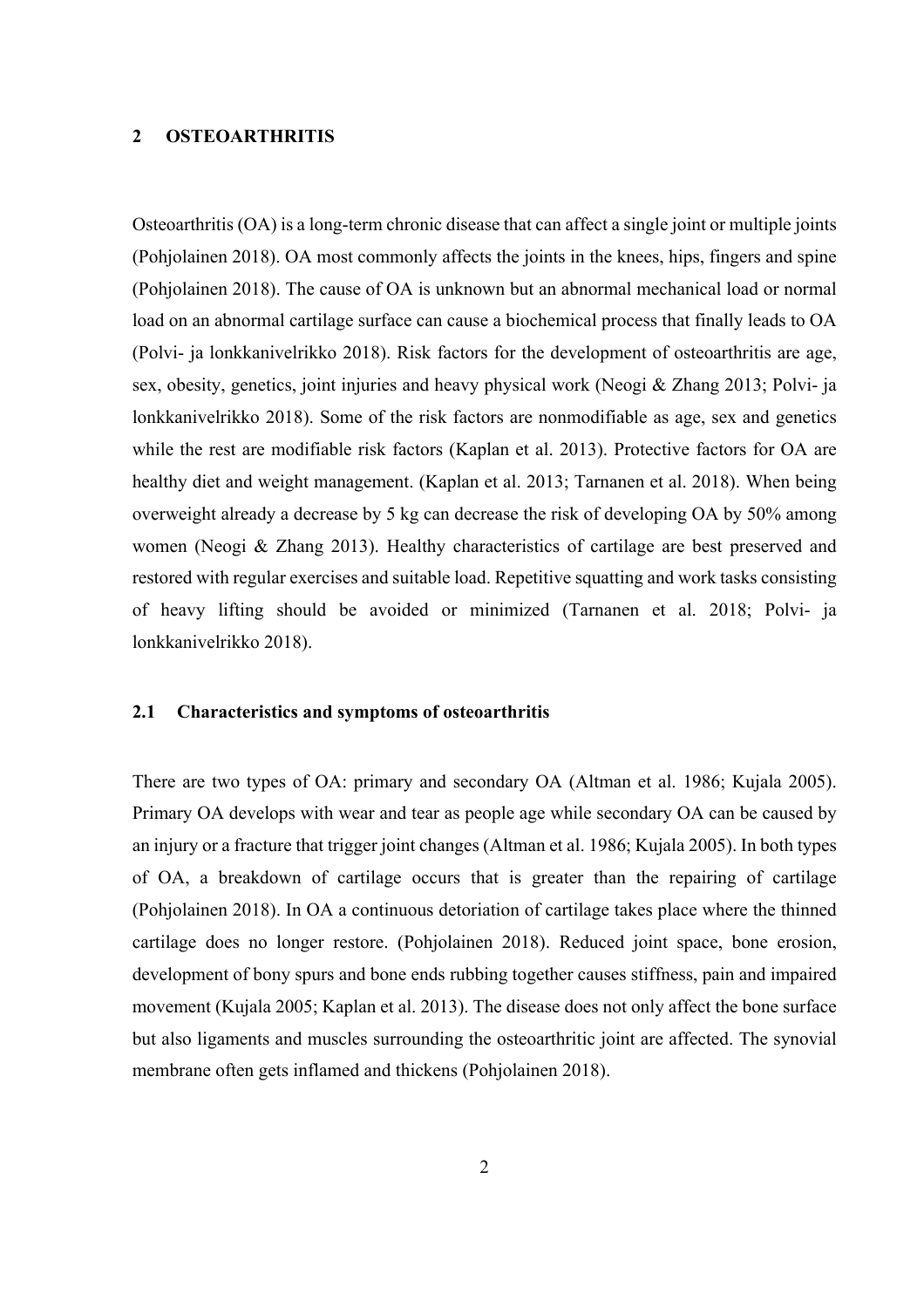Common symptoms in OA are pain, stiffness, muscle weakness, reduced physical function and quality of life (Bennell et al. 2014; Tarnanen et al. 2018). The pain typically worsens during weight bearing and resolves with rest (Tarnanen et al. 2018; Pohjolainen 2018). Pain in knee osteoarthritis (KOA) is mainly located around the knee area but it can also radiate to the upper shin (Polvi- ja lonkkanivelrikko 2018). Pain in hip osteoarthritis (HOA) is usually located in the groin thigh and upper part of the front thigh but the pain can also radiate towards the buttock and other parts of the thigh. (Tarnanen et al. 2018; Polvi- ja lonkkanivelrikko 2018). Pain by night is common when the disease progresses (Pohjolainen 2018). Morning stiffness and difficulty standing up and walking after prolonged inactivity, limitation of range of motion, crepitation and swelling are other common symptoms (Tarnanen et al. 2018). Walking both on flat ground and in stairs can be difficult for clients with OA (Polvi- ja lonkkanivelrikko 2018).

#### **2.2 Classification of osteoarthritis**

Osteoarthritis is frequently diagnosed by radiography and physical examination and, where necessary, with MRI and arthroscopy (Kaplan et al. 2013; Neogi & Zhang 2013). Radiographical changes are not always symptomatic and therefore physical examination is also needed in symptomatic OA. (Polvi- ja lonkkanivelrikko 2018). Disease severity can be classified using several systems. According to Neogi  $&$  Zhang (2013) the most commonly used radiographic grading system is Kellgren and Lawrence (KL) grade where the severity of OA is scored on a scale of 0-4. The KL grade is often used in KOA and definite radiographic OA is a KL grade  $\geq 2$  (Neogi & Zhang 2013). Another radiographic grading system used when diagnosing HOP is the Japanese Orthopaedic Association scale. The scale defines four stages of OA similarly to the KL grade (Fukumoto et al. 2017). Both scales defines grade one as the pre-osteoarthritis stage, in grade two possible narrowing of the joint space and osteophytes can be seen, grade three is moderate to advance stage of with partial narrowing of joint space while stage four defines severe to terminal stage with great loss of joint space (Fukumoto et al. 2014; Kohn et al. 2016).

It is also possible to classify Osteoarthritis according to symptoms. Altman et al. (1986) have developed a classification system called American College of Rheumatology criteria (ACR-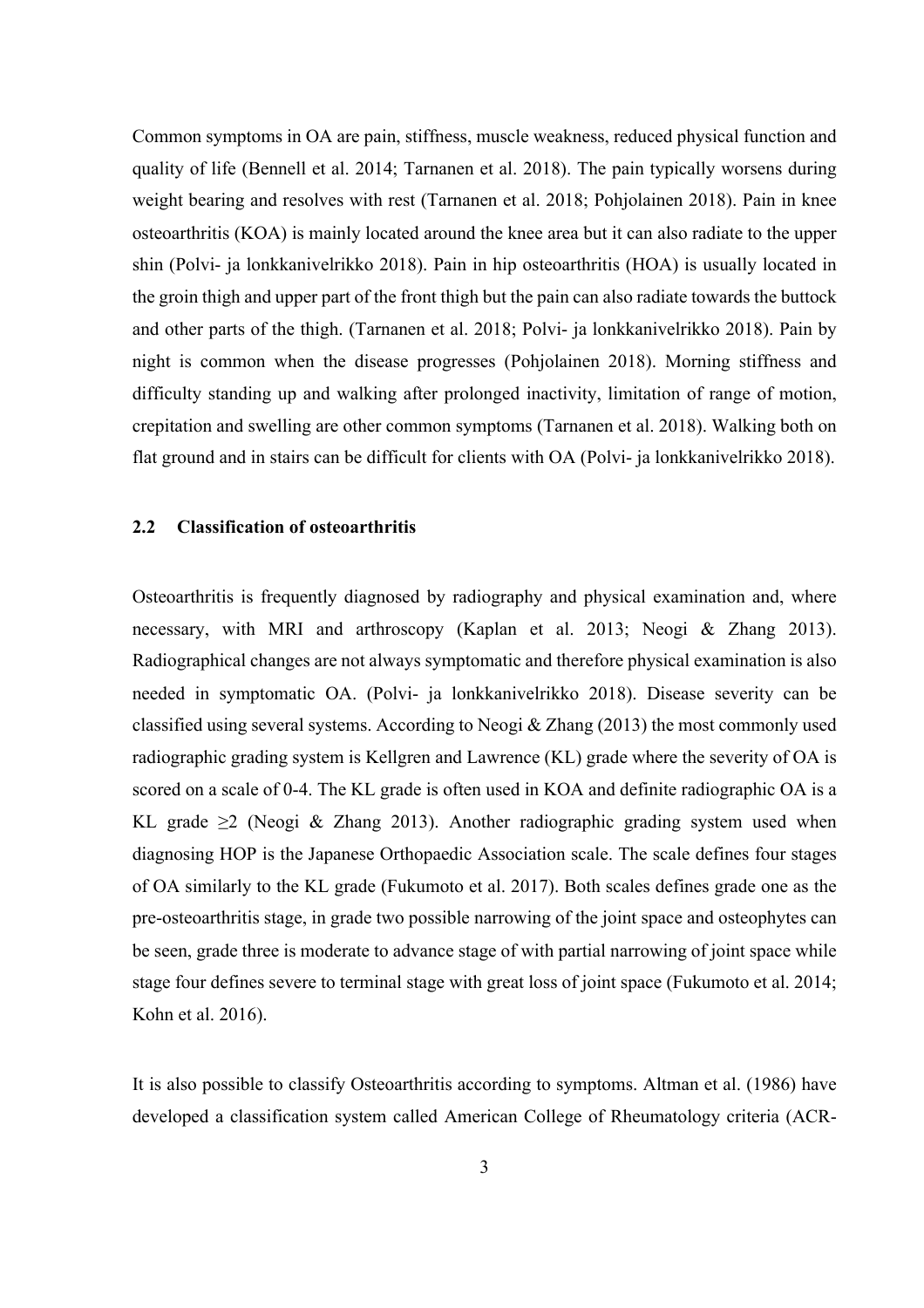criteria). The ACR criteria can be based on (1) clinical examination and laboratory tests, (2) clinical examination, laboratory tests and radiographs, (3) clinical examination alone (Altman et al. 1986) . The ACR criteria for KOA based on the clinical examination states that the patient should suffer from knee pain plus fulfil at least 3 of the following criteria: age > 50 years, crepitus during active motion, < 30min morning stiffness, bony tenderness, bony enlargement, no palpable warmth of synovium. (Altman et al. 1986).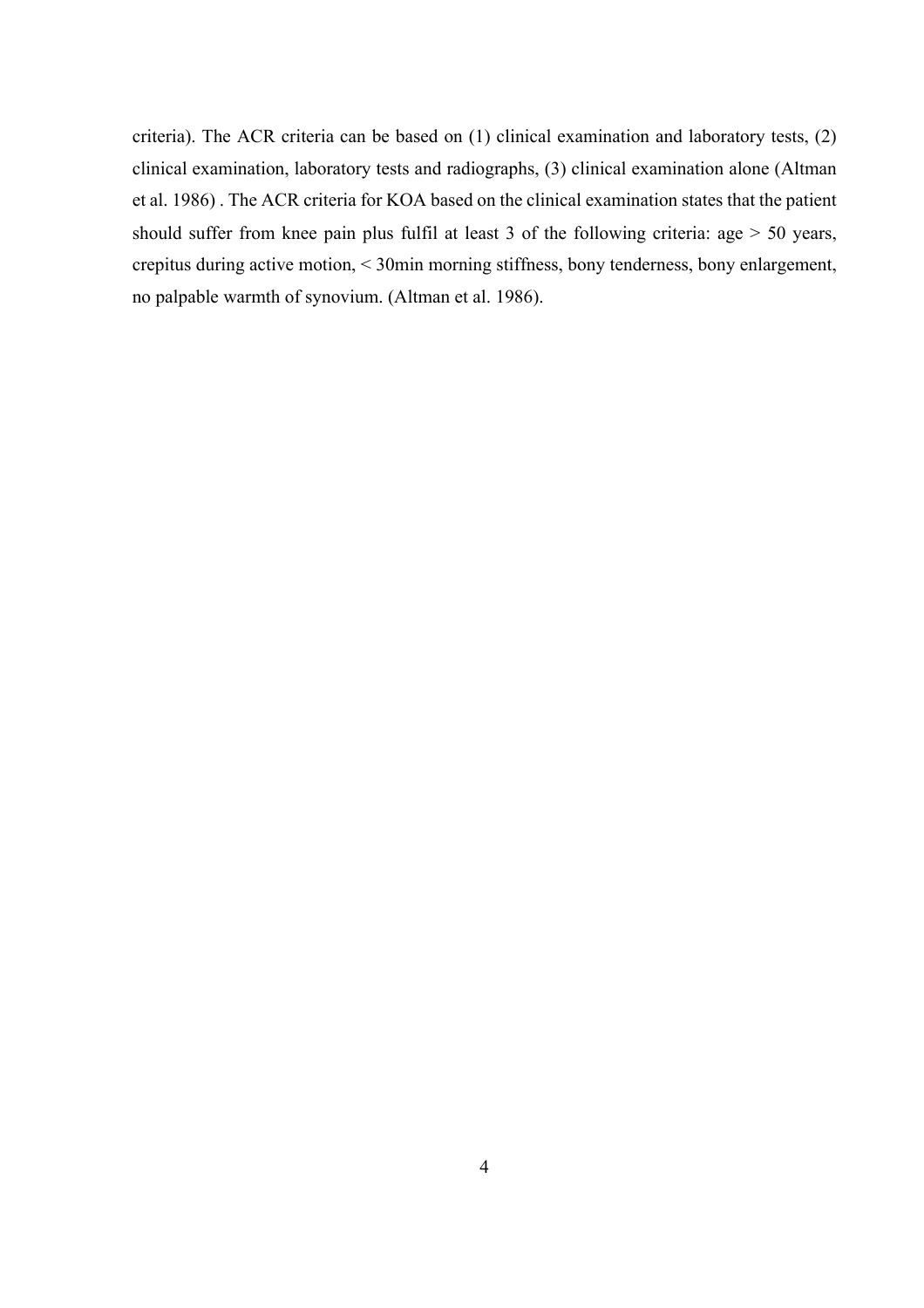#### **3 ASSESSMENT OF PAIN**

Good outcome measures that can distinguish effective interventions from those that are not are well needed both in research and clinical practise (Roos et al. 1988). Good outcome measures are also needed for identifying possible side effects of training (RACGP 2018). Basic criteria of outcome measures are that they are patient-centred, standardized, valid, reliable and responsive to patients with osteoarthritis (Roos et al. 1988).

### **3.1 General pain scales**

The Visual analogue scale (VAS) can be used as a 10 cm or a 100 mm scale where 0 indicate no pain and 10 or 100 indicates the worst imaginable pain (Boonsta et al. 2008; Physiopedia 2019). A similar version to VAS, is the 0 to 10-point numerical pain rating scale (NRS) where 0 represents no pain and 10 worst possible pain (Levinger et al. 2018). VAS and NRS are both considered to be responsive outcome measures (Ferreira-Valente et al. 2011). The test-retest reliability of the VAS when assessing pain has also proven to be good in people with chronic musculoskeletal pain when assessing pain (Boonsta et al. 2008).

The estimation of the minimal clinically important change in VAS pain scores varies among researchers (Kelly 2001; Tubach et al. 2005). According to Kelly et al. (2001) 12 mm can be considered a minimal clinically important change for all pain severities while Tubach et al. (2005) suggest a limit of 10,8 mm for patients with less pain in KOA (lowest tertile) and for sever pain in KOA (highest tertile) 36,6 mm. For patients with HOA the limits could be 7,2 mm and 29,7 respectively (Tubach et al. 2005). For the NSR scale a change of one unit represents "slightly better" while a change of two units represents "much better" (Salaffi et al. 2004).

### **3.2 Specific pain scales**

There are several self-assessment instruments that have been developed for measuring pain, stiffness and ADL performance (Roos et al. 1988; RACGP 2018). The pain subscales have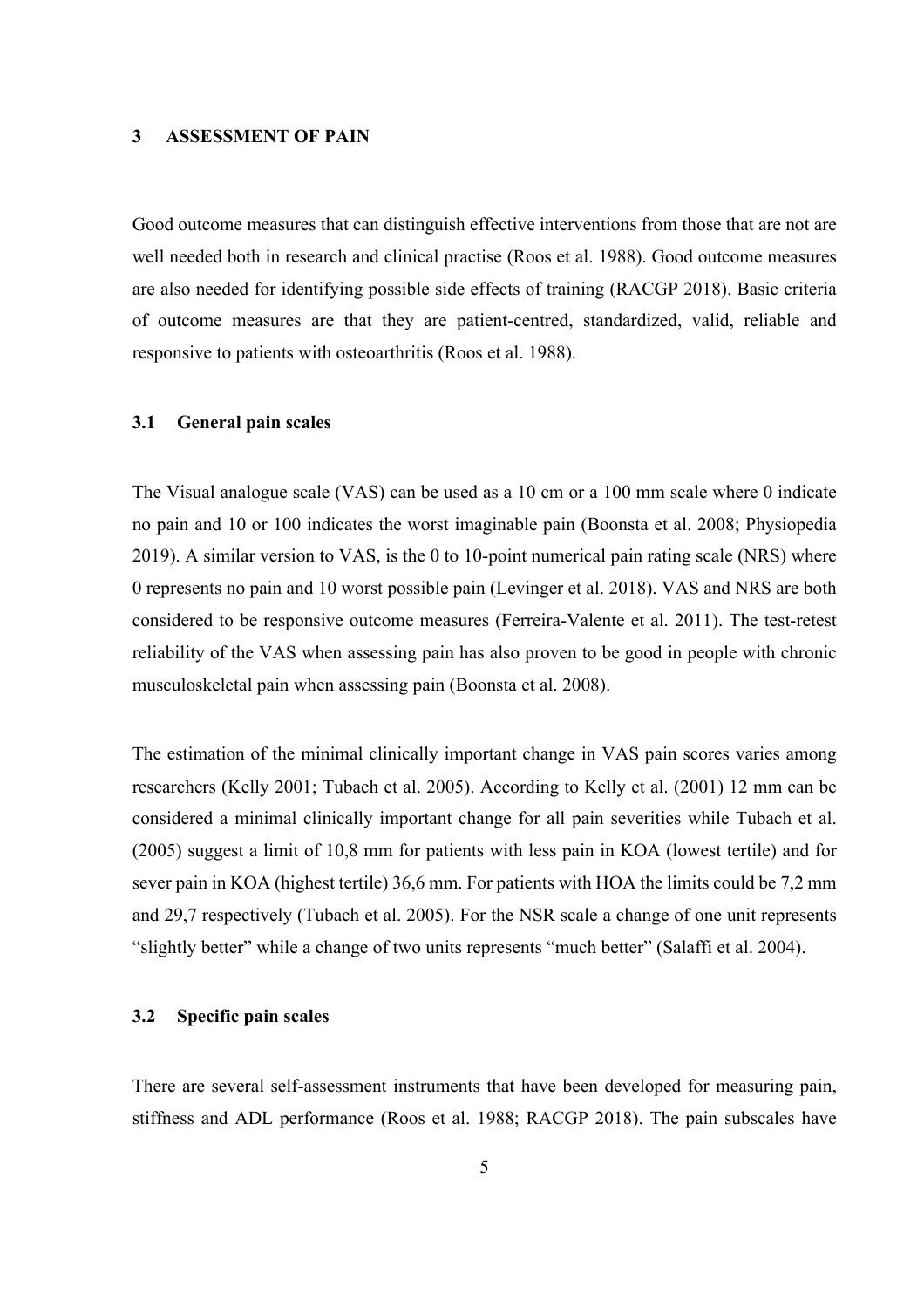several questions covering areas as pain during walking, climbing stairs, sleeping at night, resting and standing (Kersten et al. 2010; Nilsdotter & Bremander 2011; Sayers et al. 2012). One of the most common outcome measures for patients with OA is the Western Ontario and McMaster Universities Arthritis Index (Womac) (Nilsdotter & Bremander 2011). The scale is used in two versions: the Likert and the VAS version (Kersten et al. 2010; Nilsdotter & Bremander 2011; Sayers et al. 2012). The Likert scale assess each item according to a 5 category Likert scale where  $0 =$  none,  $1 =$  mild,  $2 =$  moderate,  $3 =$  severe,  $4 =$  extreme. The total pain score is derived by summation of the pain item scores. The Womac Likert scale has a maximum of 20 indicating the greatest level of pain (Thumboo et al. 2001). The Womac VAS scale scores each item by the VAS 100 mm-scale ranging from 0 to 100 (Kersten et al. 2010). Womac VAS pain has a maximum of 500 indicating the most severe pain level (Kersten et al. 2010; Levinger et al. 2017).

The knee injury and osteoarthritis outcome score (KOOS) and the hip disability and osteoarthritis outcome score (HOOS) are both further developments of the WOMAC scale. Both scales include the same questions as Womac with some extra questions added (Roos et al. 1988; Nildsdotter et al. 2003). Each question is answered with the same 5-category Likert scale as in Womac and the total score of KOOS and HOOS pain ranges from 0-100 where 0 indicates greatest level of pain and 100 indicates no pain (Roos et al. 1988; Nildsdotter et al. 2003). Harris Hip Score (HHS) is another self-assessment scale used amount patients with OA and the scales is a combined scale covering pain, function, absence of deformity and range of motion (Nilsdotter & Bremander 2011). The score has a maximum of 100 points that indicate the highest level of function (Fukumoto et al. 2014).

The minimal clinically important change for the WOMAC Likert version is considered to be 16% which reflects a slightly better result (Hmamouchi et al. 2012). For Womac VAS an improvement of 16% is needed in shorter interventions (6 months) and 14% in longer interventions (12 months) to reflect the minimal clinically important change (Greco et al. 2010). Categorical improvement of 8 points or more is considered to be clinically important on the KOOS pain subscale and 9 points or more on the HOOS pain subscale (Lyman et al. 2018). A change of 16-18 points on HHS is considered to be the minimal clinically important change and a change of 40 points is considered to be a moderate improvement (Singh et al. 2016).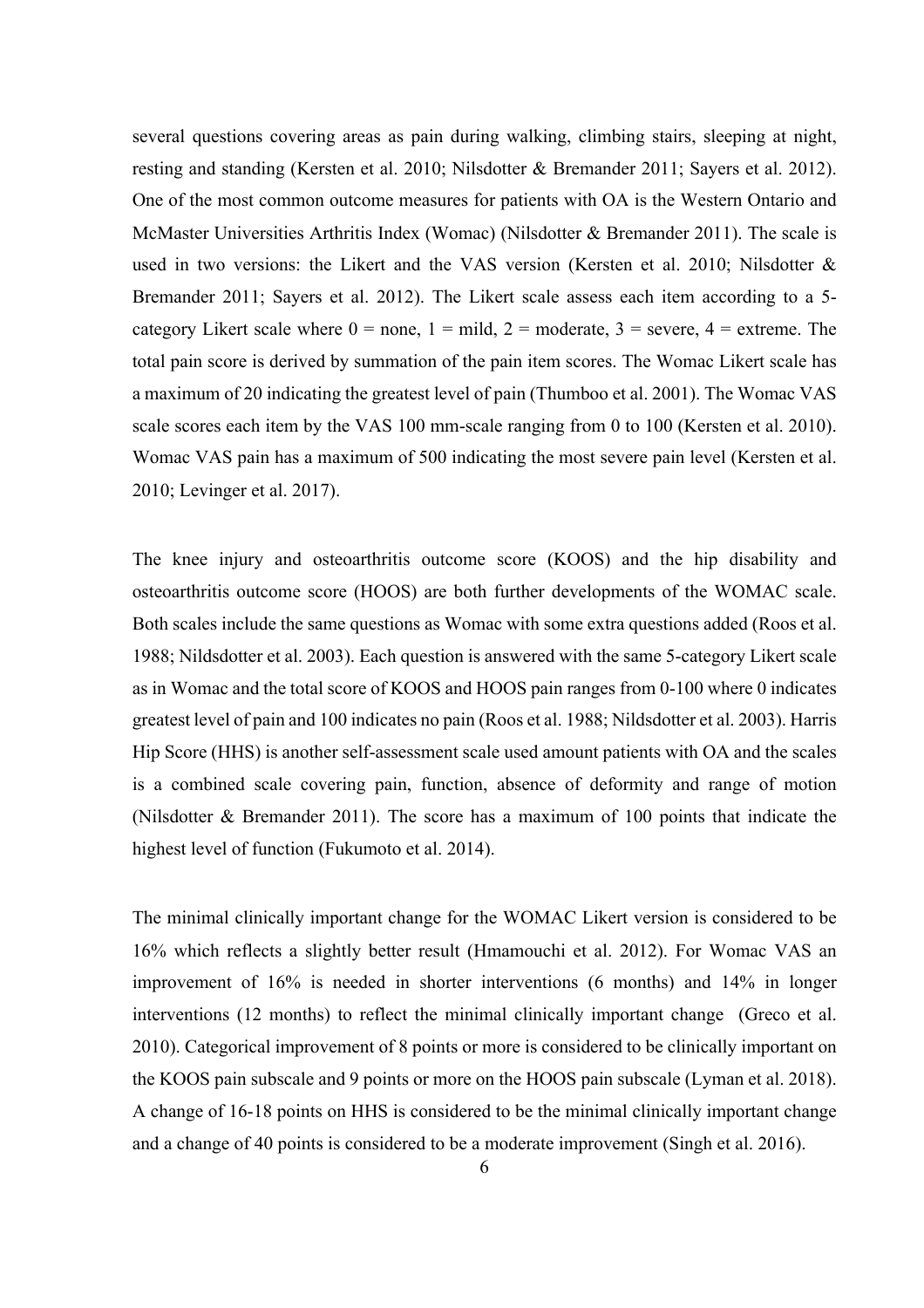### **3.3 Validity, reliability and correlation of pain scales**

The ability to detect change measured as responsiveness of both the Womac Likert scale, Womac VAS scale and KOOS has been reported to be good (Ornetti et al. 2007; Kersten et al. 2010). According to Thumboo et al. (2001) the Likert version of Womac pain demonstrated acceptable construct validity and Kersten et al. (2010) also found the VAS version of Womac pain to be internally valid and unidimensional. Both the French and the English version of the KOOS pain scale is reported to be a valid instrument for people with knee osteoarthritis (Roos et al. 1988; Ornetti et al. 2007). The Likert version of Womac and the KOOS pain scale have both demonstrated acceptable reliability for people with knee osteoarthritis (Thumboo et al. 2001; Ornetti et al. 2007). The test-retest reliability of both HOOS and KOOS pain and HHS has been reported to be high with intra-class correlations coefficients ranging from 0.75-0.97 indicating good reproducibility (Ornetti et al. 2007; Nilsdotter & Bremander 2011). No floor (worst possible score) effects were observed for HOOS, KOOS nor HHHS. No ceiling (best possible score) effects were observed for the KOOS pain subscale but unacceptable ceiling effects of 19% respectively 20% was reported for the HOOS and HHS (Nildsdotter et al. 2003; Ornetti et al. 2007; Nilsdotter & Bremander 2011). These ceiling effects limits the validity of the instrument (Nilsdotter & Bremander 2011).

Several studies have been comparing self-assessment instruments used in the OA population to Short-Form Health Survey (SF-36), that is a well validated instrument after total hip arthroplasty (THA) (Roos et al. 1988; Boonsta et al. 2008; Nilsdotter & Bremander 2011). The validity of VAS for assessing pain is considered to be good since the score strongly correlates with the Short-Form Health Survey (SF-36) pain scale (RACGP 2018). Boonsta et. al. (2018) reported correlations of VAS pain scores and SF-36 ranging from 0.64 to 0.8. The correlation between HOOS pain and SF-36 pain has also been reported to be good  $(r = 0.61)$  while lower correlations has been reported for KOOS pain and SF-36 (r=0.46) (Roos et al. 1988; Nildsdotter et al. 2003). The content validity of HHS has been tested by comparing the instrument to Womac and SF-36 and no major differences between the scores has been detected (Nilsdotter & Bremander 2011).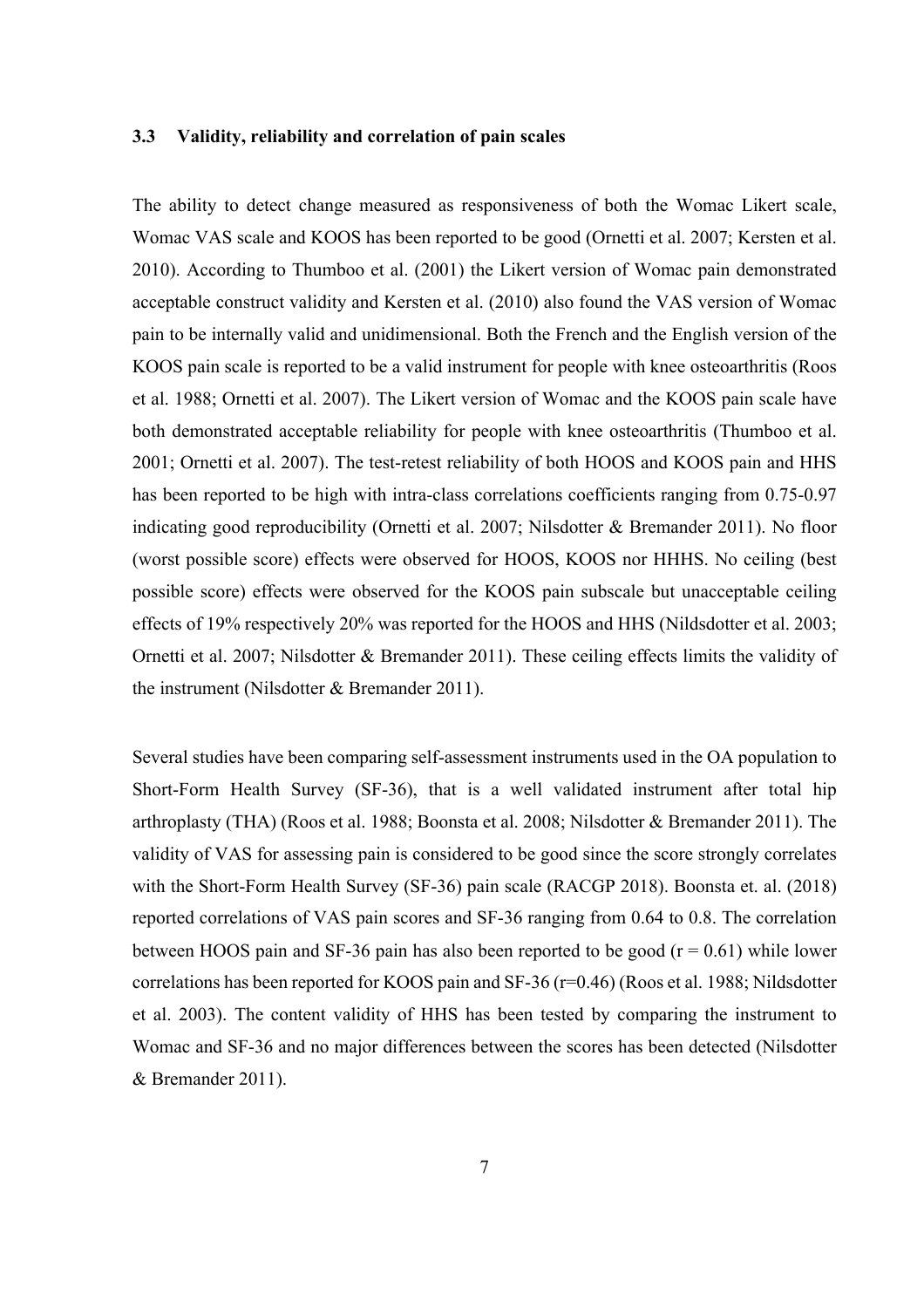### **4 EXERCISE AND OSTEOARTHRITIS**

For people with OA physical activity is both preventive and therapeutic and there is strong scientific evidence indicating that both aerobic activity and muscle-strengthening activity results in therapeutic benefits (American Geriatrics Society 2001; Bennell et al. 2014; Physical Activity guidelines for Americans 2nd edition 2018; RACGP 2018). The benefits of regular exercise are improvements in pain, physical function, quality of life, and mental health. According to the Physical Activity guidelines for Americans (2018) regular exercise can also help maintain a healthy body weight, improve physical function and lower the risk of getting other chronic diseases, such as heart disease or type 2 diabetes. Physical activity does not worsen the pain or the disease when done safely (American Geriatrics Society 2001; Kujala 2005; Bennell et al. 2014; RACGP 2018; Physical Activity guidelines for Americans 2nd edition 2018).

#### **4.1 Exercise recommendations for persons with osteoarthritis**

All clinical guidelines recommend physical activity and exercise for the management of OA irrespective of disease severity, joint involved, pain levels, and functional ability. (American Geriatrics Society 2001; Hochberg et al. 2012; Bennell et al. 2014; Physical Activity guidelines for Americans 2nd edition 2018; Polvi- ja lonkkanivelrikko 2018; RACGP 2018). Most people with OA can usually tolerate the current recommendations for older adults that consists of moderate-intensity activity for 150 minutes a week or more, some people with OA can even tolerate vigorous-intensity activity. (Physical Activity guidelines for Americans 2nd edition 2018). It is important that persons with OA exercise according to their personal abilities, preferences and the severity of their symptoms (Hochberg et al. 2012; Bennell et al. 2014). The training should be individually planned and focus on exercises that do not cause pain and have low risk of joint injury (American Geriatrics Society 2001; Hochberg et al. 2012; Bennell et al. 2014; Physical Activity guidelines for Americans 2nd edition 2018).

The guidelines of American College of Rheumatology (2012) and The American Geriatric society (2001) strongly recommends that patients with OA should participate in cardiovascular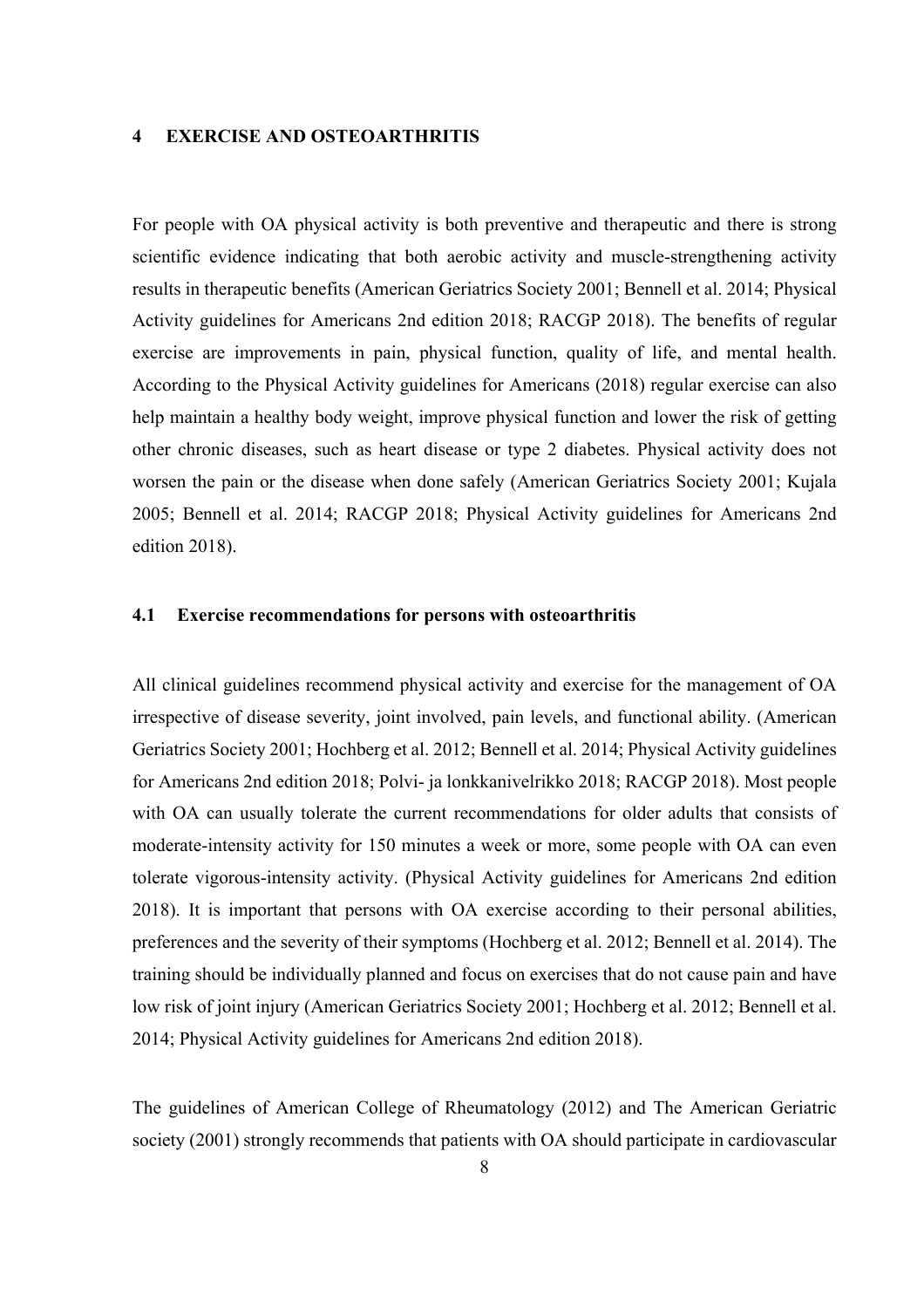and/or resistance land-based exercise. Other activities recommended are aquatic, balance, neuromuscular and flexibility training (Hochberg et al. 2012; Bennell et al. 2014). The American Geriatric society (2001) recommends that resistance training should involve all major muscle groups with a progression in both intensity and volume. Intensity should begin at 40% of 1RM and progress to 80% of 1RM. The starting volume should be one set of 4 to 6 repetitions with a frequency of 2 days per week (American Geriatrics Society 2001). These guidelines are very similar to the guidelines for healthy older adults but there is no specific recommendation on power training. According to several systematic reviews the reviews strength training in older adults with OA can result in significant improvements in strength and function and reductions in pain (Lange et al. 2008; Fransen & McConnell 2009; Latham & Liu 2010). The effect size for both strength, function and pain were shown to be moderate in the review of Latham & Liu (2010).

### **4.2 Power training**

Muscle power is defined as the product of dynamic muscular force and muscle contraction velocity (Fukumoto et al. 2017). Muscle power declines earlier and more abruptly in adults compared to muscle strength (Tschopp et al. 2011). Leg extensor muscle power, contraction velocity and strength levels among subjects with OA has shown to be low when compared to reference values for healthy older adults which suggests that people with OA have a substantial and accelerated impairment in muscle power (Kostka et al. 2014; Reid et al. 2015). Muscle power is a good predictor of the level of functional movements as walking, climbing stairs and standing up from a chair and also an independent determinant of pain in knee OA (Pelletier et al. 2013; Kostka et al. 2014; Reid et al. 2015). Muscle power could therefore be an important factor when aiming at reducing the disease burden of OA (Reid et al. 2015).

Power training is a form of resistance training where the concentric phase is performed with maximal velocity (Fragala et al. 2019). The velocity of the concentric phase is critical when aiming at developing muscle power since the speed used will directly influence motor unit recruitment patterns (Sayers et al. 2012; Orsatto et al. 2019). When doing power training the concentric phase should be performed as fast as possible or last less than two seconds (Tschopp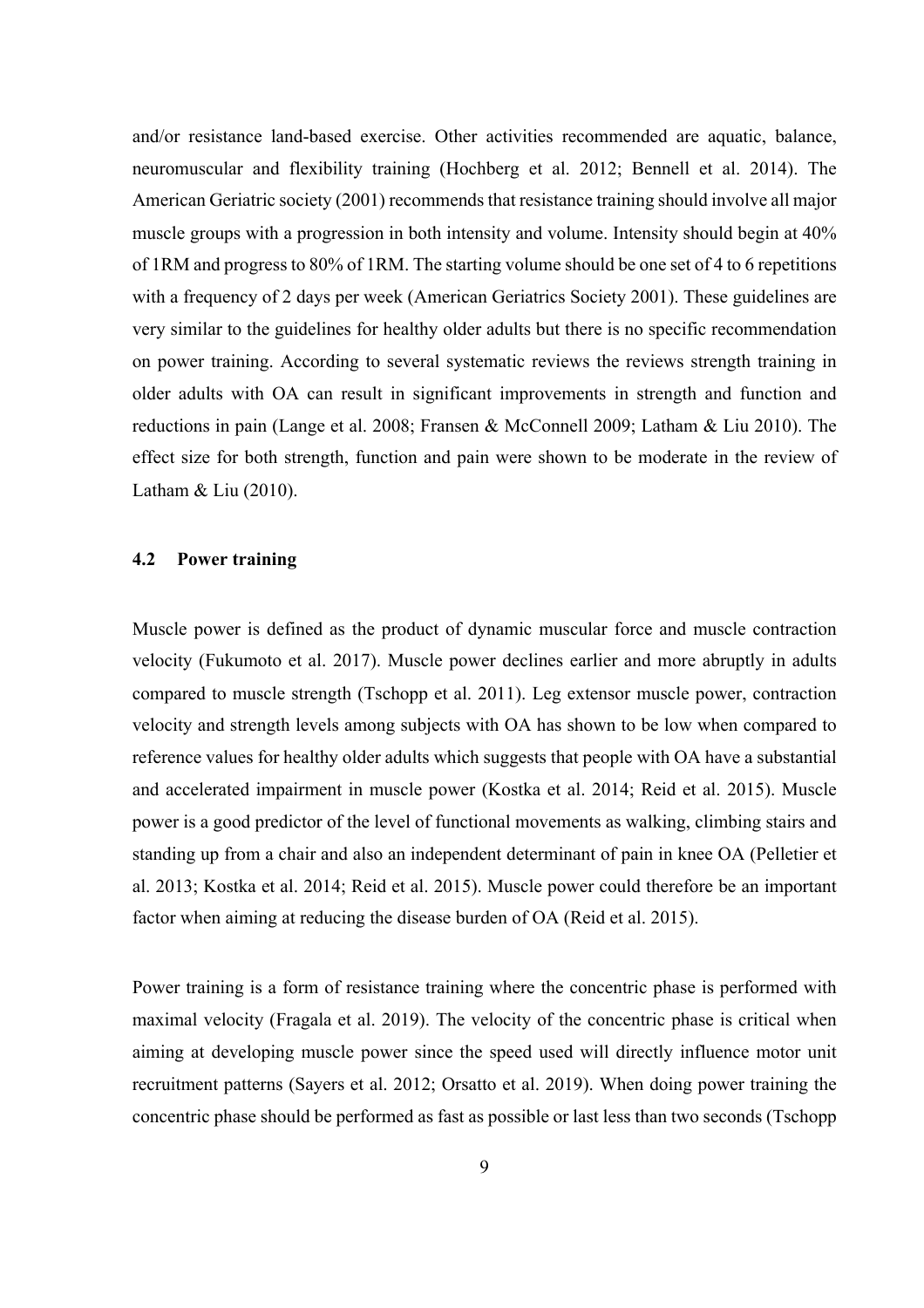et al. 2011; Fragala et al. 2019; Orsatto et al. 2019). Current guidelines for older adults recommend that the resistance training program should include power exercises performed at a high velocity in concentric movements with moderate intensity of 40-60% of 1RM (Fragala et al. 2019). Since OA is a painful musculoskeletal condition power training could in the worstcase cause unwanted side-effects as increased joint stress and pain and thereby result in decreased function and mobility (Pelletier et al. 2013; Fukumoto et al. 2014). On the other hand, if power training would be a safe and feasible training method for this patient group and decrease joint pain it could have great benefits for the OA population both in increasing physical functioning and lowering the risk of falls (Pelletier et al. 2013; Fukumoto et al. 2014; Levinger et al. 2017). In this systematic review feasibility of PT will be evaluated as a clinical meaningful improvement in pain levels throughout the intervention. Feasibility will also be evaluated according to adverse advents, training attendance and pain levels during and after training sessions.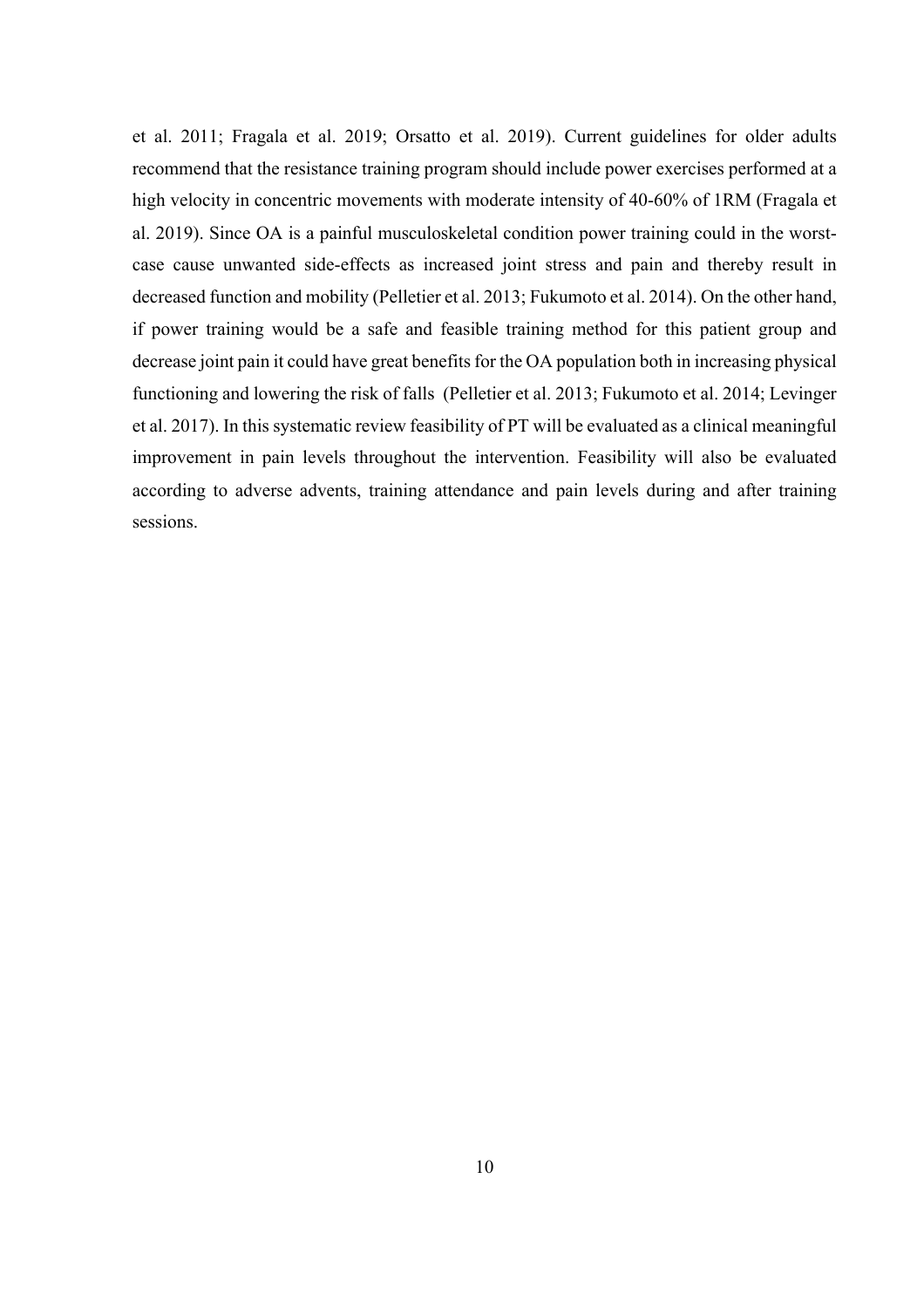### **5 METHOD**

The aim of this study was to review and evaluate the strength of the evidence regarding the effect power training can have on pain in clients with hip or knee osteoarthritis. The research question was: Can power training decrease joint pain in clients with knee or hip osteoarthritis?

### **5.1 Selection criteria**

Inclusion and exclusion criteria for selected studies are displayed in table 2. One assessor reviewed which studies to be included in this review. Where a single randomized controlled trial resulted in  $\geq$ 2 publications, only the publication reporting the outcome of interest was included.

| Inclusion criteria                                                                                          | Exclusion criteria                                                               |
|-------------------------------------------------------------------------------------------------------------|----------------------------------------------------------------------------------|
| Full-article publication                                                                                    | Only abstract or study protocol published                                        |
| Subjects with knee or hip osteoarthritis                                                                    | No diagnosis                                                                     |
| Subjects with no hip or knee<br>arthroplasty                                                                | Subjects already undertaken arthroplasty                                         |
| Power training of lower limbs with or<br>without additional upper limb, trunk or<br>abdominal strengthening | No lower limb power training                                                     |
| Exercises to be done as fast as possible<br>or concentric phase $\leq$ seconds                              | No info on exercise speed or concentric phase<br>$\geq$ 2 seconds                |
| One group performing power training<br>only                                                                 | Groups performing mixed methods training or<br>other type of resistance training |
| RCT or quasi-experimental study                                                                             | Other study design than RCT or quasi<br>experimental study                       |
| Outcome of interest (pain) should be<br>reported                                                            | Outcome of interest not reported                                                 |
| Peer-reviewed publication                                                                                   | Not peer-reviewed publication                                                    |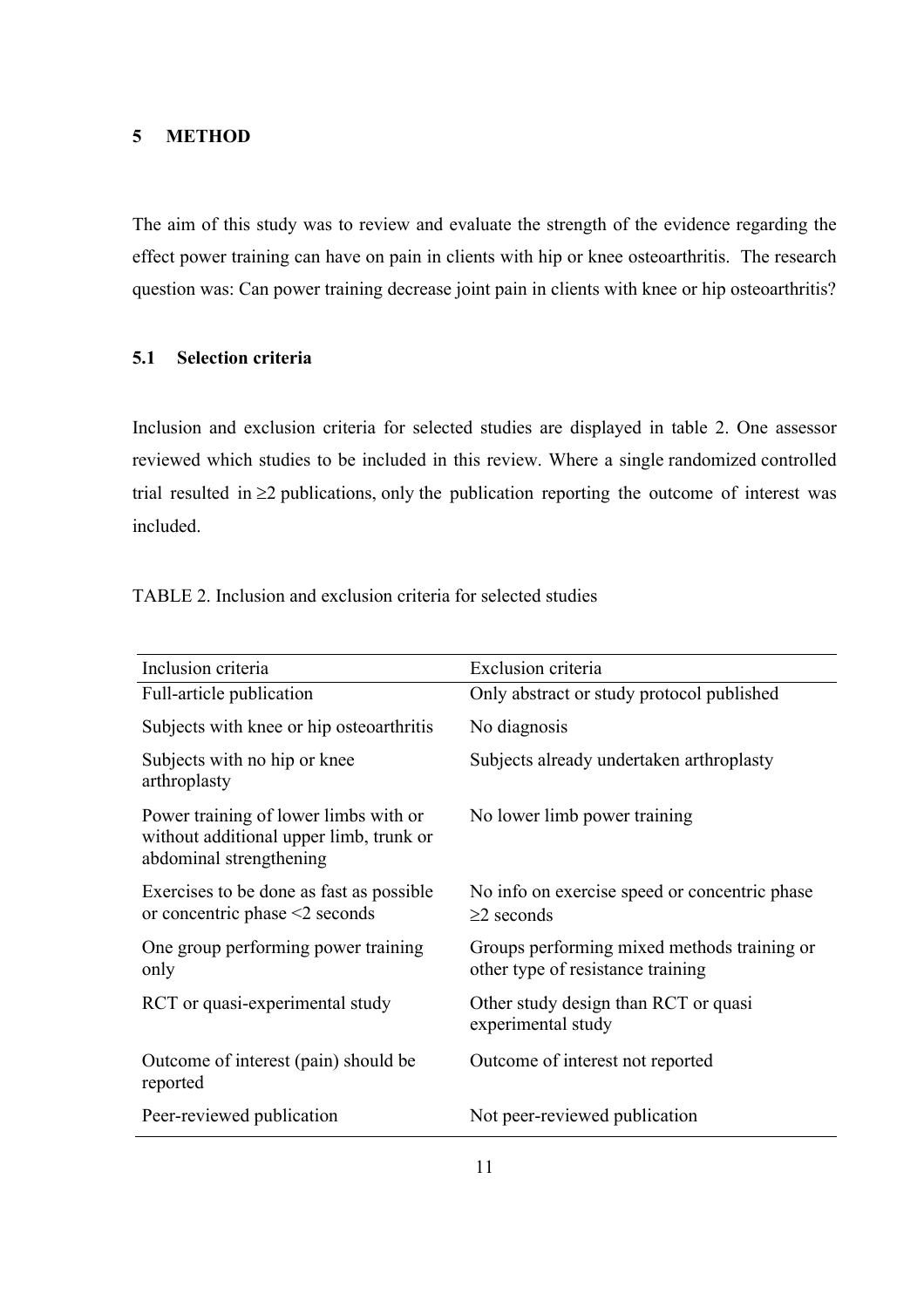### **5.2 Search strategy**

MEDLINE and EBSCO online databases were searched from the earliest date available until 31 October 2019. The search strategy returned a total of 118 trials. Three possible records where identified when hand searching reference lists from relevant studies and review studies. Details on study selection can be found in figure 1. Five articles were eligible for inclusion with a total of 206 enrolled participants and 189 participants' data reported.

The search terms were chosen according to patient group: osteoarthritis, hip and osteoarthritis, knee. Secondly according to intervention: train\*, resistance-training, resistance training, strength training, weight training, weight lifting, exercise training. Thirdly according to type of training: power, explosive, fast, speed, high velocity, high-velocity, increased velocity, velocity. Lastly according to outcome measure; pain\*, ache\*, VAS, visual analogue scale, HOOS, Hip disability and osteoarthritis outcome score, KOOS, knee injury and osteoarthritis outcome score, The Western Ontario and McMaster Universities Arthritis Index. The search terms and sentences used in the search can be found in appendix 1.

### **5.3 Study selection and data extraction**

Data were extracted by one reviewer. Extraction from each trial included: (1) characteristics of participants (age, sex and level of normative physical activity), (2) Power training intervention and comparison program details (mode, intensity, repetitions and sets, duration, frequency, number of lower-limb exercises, equipment used and adverse events), (3) type of outcome measure(s) and (4) the trial's inclusion and exclusion criteria, analysis approach and results.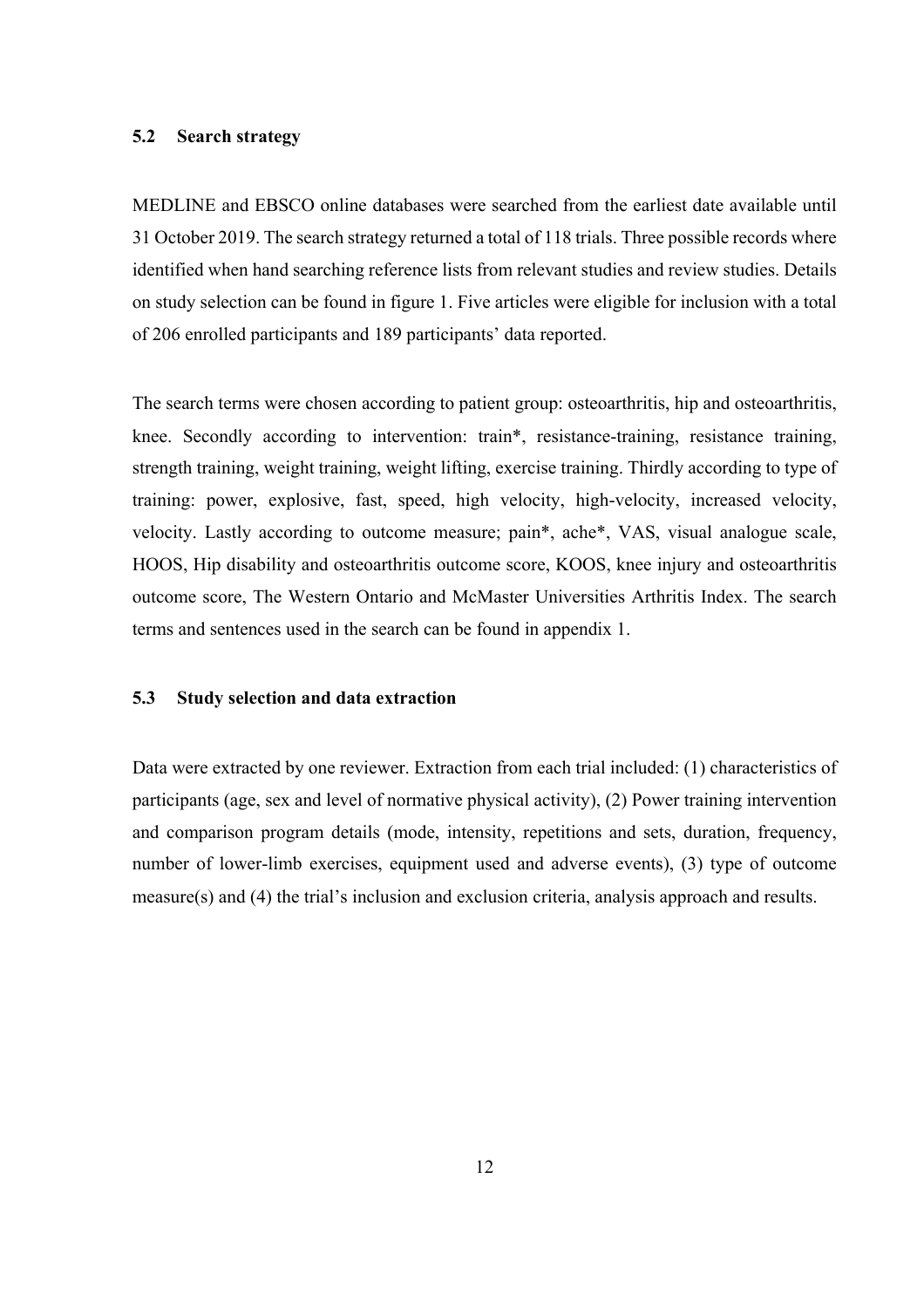

FIGURE 1. Study selection process

### **5.4 Quality assessment / Assessing Risk of Bias**

Methodologic quality assessment was conducted by 1 reviewer, using the Furlan scale (Furlan et al. 2015). Results of quality assessment can be found in table 2. Most studies had limited methodologic quality. No study involved blinded participants or therapists because of the nature of the interventions. Only one study used blinded assessors, but three studies employed concealed allocation. Intention-to-treat analysis was only applied in two studies. The timing of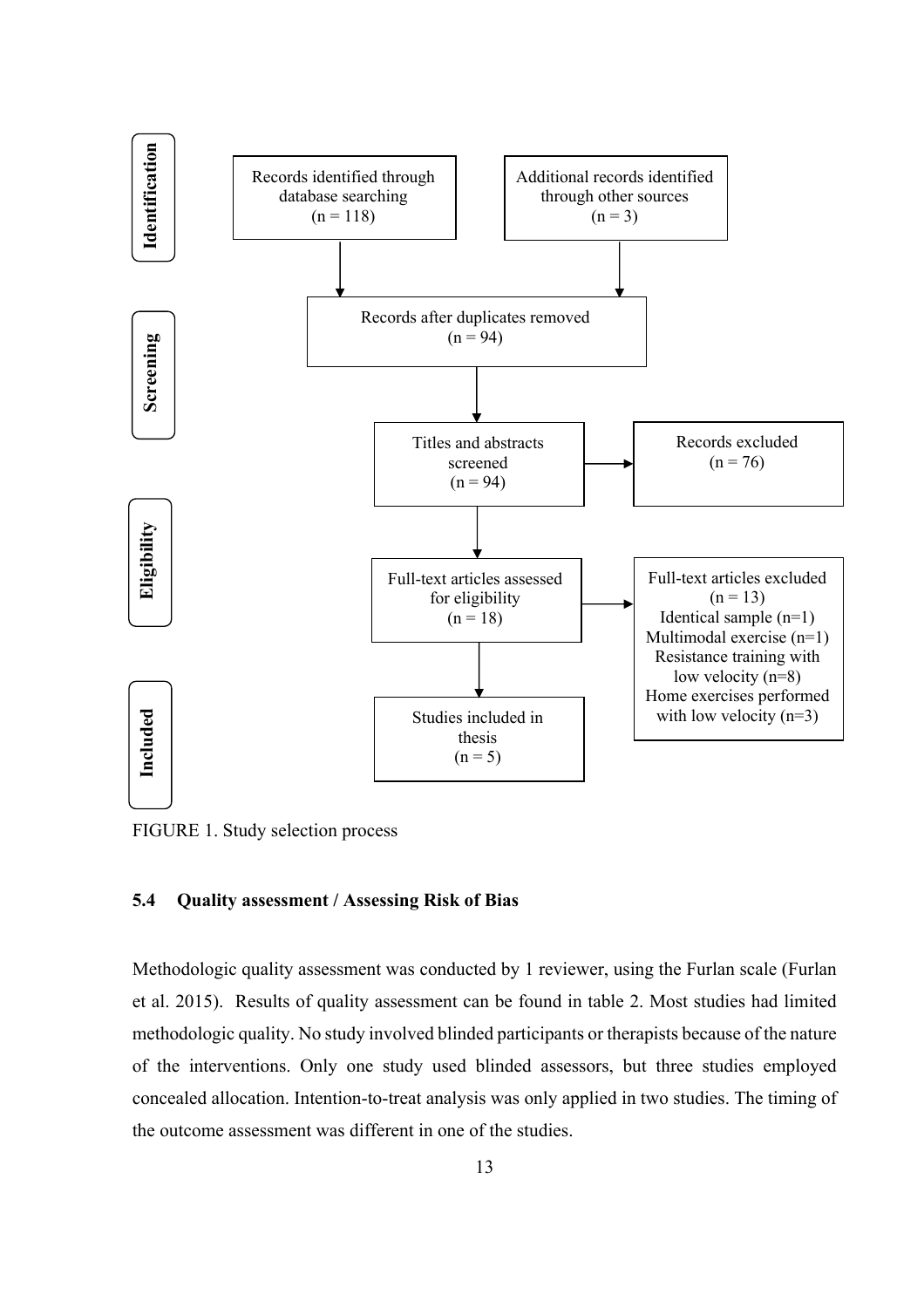One study (Pelletier et al. 2013) used a one group before-after design. The quality of this study was evaluated according to a checklist for Quasi-experimental study designs (Reeves et al. 2017). Factors that improve the quality of the study of Pelletier et al. (2013) was that the same individuals were included in both pre- and post-test. The pain assessment was also performed weekly for all study subjects. Factors that limit the quality of the study is the absence of a control group, small sample size and the fact that included participants volunteered and were recruited through newspaper advertising.

### TABLE 2. Quality assessment

|                                                                                                   | Fukumoto       | Herrmann       | Levinger       | Sayers et      |
|---------------------------------------------------------------------------------------------------|----------------|----------------|----------------|----------------|
| Quality criteria                                                                                  | et.al.         | et.al.         | et.al.         | al.            |
|                                                                                                   | (2014)         | (2014)         | (2018)         | (2012)         |
| 1. Was the method of randomization<br>adequate?                                                   | Yes            | Yes            | Yes            | Yes            |
| 2. Was the treatment allocation concealed?                                                        | N <sub>o</sub> | Yes            | Yes            | Yes            |
| patient blinded to<br>3. Was the<br>the<br>intervention?                                          | N <sub>o</sub> | N <sub>o</sub> | N <sub>o</sub> | N <sub>0</sub> |
| 4. Was the care provider blinded to the<br>intervention?                                          | N <sub>o</sub> | N <sub>o</sub> | N <sub>0</sub> | N <sub>0</sub> |
| 5. Was the outcome assessor blinded to the<br>intervention?                                       | N <sub>o</sub> | No             | No             | Yes            |
| 6. Was the drop-out rate described and<br>acceptable?                                             | Yes            | Yes            | Yes            | Yes            |
| 7. Were all randomized participant analysed<br>in the group which they were allocated to?         | N <sub>o</sub> | Yes            | No             | Yes            |
| 8. Are reports of the study free of suggestion<br>of selective outcome reporting?                 | Unsure         | Yes            | Yes            | Yes            |
| 9. Where the groups similar at baseline<br>regarding the most important prognostic<br>indicators? | Yes            | Yes            | Yes            | Yes            |
| Where<br>cointerventions avoided<br>10.<br><sub>or</sub><br>similar?                              | Unsure         | Yes            | Unsure         | Unsure         |
| 11. Was the compliance acceptable in all<br>groups?                                               | Yes            | Yes            | Yes            | Unsure         |
| 12. Was the timing of the outcome<br>assessment similar in all groups?                            | Unsure         | No             | Yes            | Yes            |
| 13. Are there other sources of potential bias<br>unlikely?                                        | Yes            | Yes            | Yes            | Unsure         |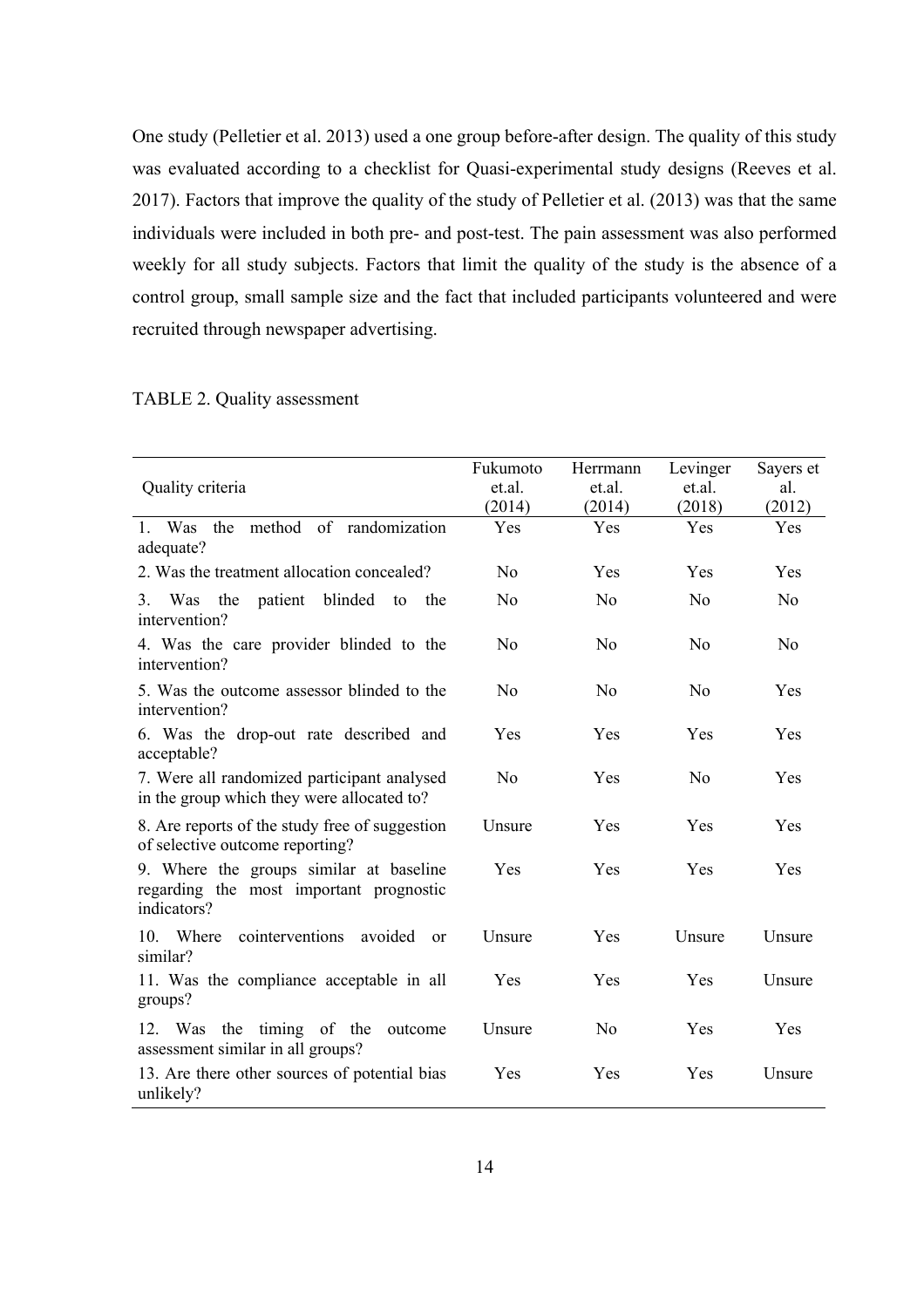### **6 RESULTS**

The trials of Fukmoto et.al (2014) and Sayers et.al. (2012) compared power training (PT) to slow speed strength training (SSST), Sayers also included a third group receiving stretching and warm-up exercises. Herrmann et.al (2016) compared PT to conventional care while Levinger et.al (2018) compared PT, PT combined with balance training to no training. The trial of Pelletier et.al (2013) investigated PT but did not included a comparison group.

The study population included more women than men and the study of Pelletier et.al (2013) and Fukumoto et al. (2014) included only women. The mean age of the participants varied from 53,4 to 70,4 years and there were no statistically significant differences between the study groups at baseline. Pain at baseline and disease severity varied among the studies. Levinger et al. (2018) and Fukumoto et al. (2014) reported low pain scores while the three other studies reported moderate pain scores. Two of the studies included patients with initial stage of OA, Fukumoto et al. (2014) included patients with either initial stage or terminal stage while Hermman et al. (2016) included only symptomatic HOA patients awaiting total hip arthroplasty. Levinger et al. (2018) did not provide any information on disease severity. The study populations had high body mass indexes (BMI) ranging from  $27.4 \pm 3.8$  to  $34.0 \pm 3.8$  in all studies except of Fukumoto et al. (2014) who reported BMI: s ranging from  $21.7 \pm 3.5$  to 22.1  $± 3.5.$ 

Programs were carried out in university, hospital or outpatient rehabilitating clinics but in the study of Fukumoto et al. (2014) the training was performed in homes without supervision. The equipment used varied, Levinger et.al (2018) used training machines combined with weighted wests, Herrman et al. (2016) training machines only. Sayers et.al. (2012) used pneumatic training machines while Fukumoto et al. (2014) and Pelletier et al. (2013) used elastic bands. Some programs included a warmup prior to power training and a cool down after training consisting of low-intensity cardiovascular exercise and stretching. Table 1 summarizes details from included trials, group characteristics and intervention details and table 2 summarizes study results.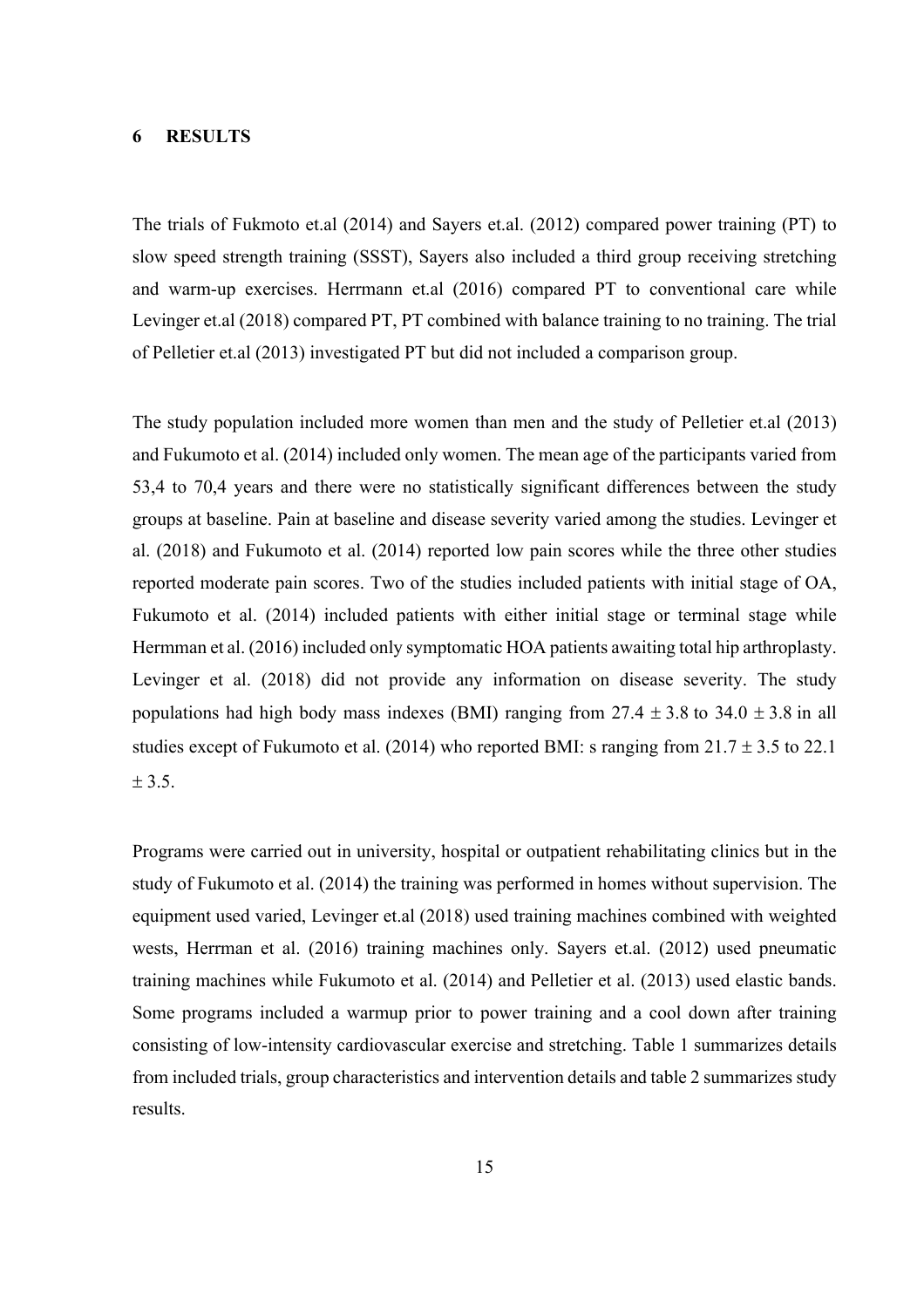## TABLE 1. Study details

| Study<br>Design                                                   | Intervention type, no. of<br>participants $(n)$ , sex $(F/M)$                 | Diagnosis,<br>Age         | Power training intervention |                |                 |                                                                                                                                                                      |                                          |                                                                             |  |
|-------------------------------------------------------------------|-------------------------------------------------------------------------------|---------------------------|-----------------------------|----------------|-----------------|----------------------------------------------------------------------------------------------------------------------------------------------------------------------|------------------------------------------|-----------------------------------------------------------------------------|--|
|                                                                   |                                                                               |                           | No. of<br>weeks             | Times/<br>week | Length<br>(min) | No. of exercises, sets, reps, intensity,<br>progression                                                                                                              | Equipment                                | Comments                                                                    |  |
| Fukumoto<br>et.al. (2014)<br><b>RCT</b>                           | I: PT, $n=23(23/-)$<br>C: SSST, $n=23$ (23/-)                                 | Hip OA<br>$53.4 \pm 9.8$  | 8                           |                |                 | 4 exercises. 2 sets of 10 reps (week 1-2) 3 sets of Elastic bands<br>10 reps (week 3-8) PRE somewhat hard.                                                           |                                          | Home-based, no<br>supervision                                               |  |
| Herrmann<br>et.al. (2014)<br><b>RCT</b>                           | I: PT, $n=40(27/13)$<br>C: care as usual, $n=40$ (25/15)                      | Hip OA<br>$70.4 \pm 7.6$  | 10                          | 2              | 60              | 4 exercises, 3 sets of 8-12 reps with 80% 1RM.<br>Loading increased if reps >12.                                                                                     | Training<br>machines                     | Training groups of max<br>8 patients supervised by<br>2 physical therapists |  |
| Levinger<br>et.al. (2018)<br><b>RCT</b>                           | I: PT, $n=9(5/4)$<br>I2: PT&B, $n=9$ (4/5)<br>C: no intervention, $n=10(6/4)$ | Knee OA<br>$67.8 \pm 6.5$ | 8                           | 2              | $\blacksquare$  | 6-8 exercises, week 1-2 2 sets of 8-12 reps with<br>$20-40\%$ 1RM, week 3-5 2 sets of 5-8 reps with<br>40-60% 1RM, week $6-8$ 2 sets of 2-5 reps with<br>60-80% 1RM. | Training<br>machines and<br>vest weights | Interventions supervised<br>by an exercise<br>physiologist                  |  |
| Pelletier et.al.<br>(2013)<br>One group<br>before-after<br>design | I: PT, $n=17(17/-)$<br>No control                                             | Knee OA<br>$60.3 \pm 6$   | 8                           | 3              | 30              | 1 exercise (KE), 3 sets of 10 reps with 40%<br>1RM.                                                                                                                  | Elastic bands                            | One-on-one, supervised<br>by physical therapist                             |  |
| Sayers<br>et.al. (2012)<br><b>RCT</b>                             | I: PT, $n=12(9/3)$<br>$I_2$ : SSST, n=10 (8/2)<br>C: S&W, $n=11$ (8/3)        | Knee OA<br>$67.6 \pm 6.8$ | 12                          | 3              |                 | 2 exercises, (LP, KE), 3 sets of 12-14 reps with<br>40% 1RM.                                                                                                         | Pneumatic<br>training<br>machines        | No info on group size<br>nor supervision                                    |  |

I=intervention group (Power training, concentric phase performed as fast as possible), I2= 2nd intervention group, C=control group, SSST=Slow speed strength training, B=Balance training, S=Stretching, W= Warm up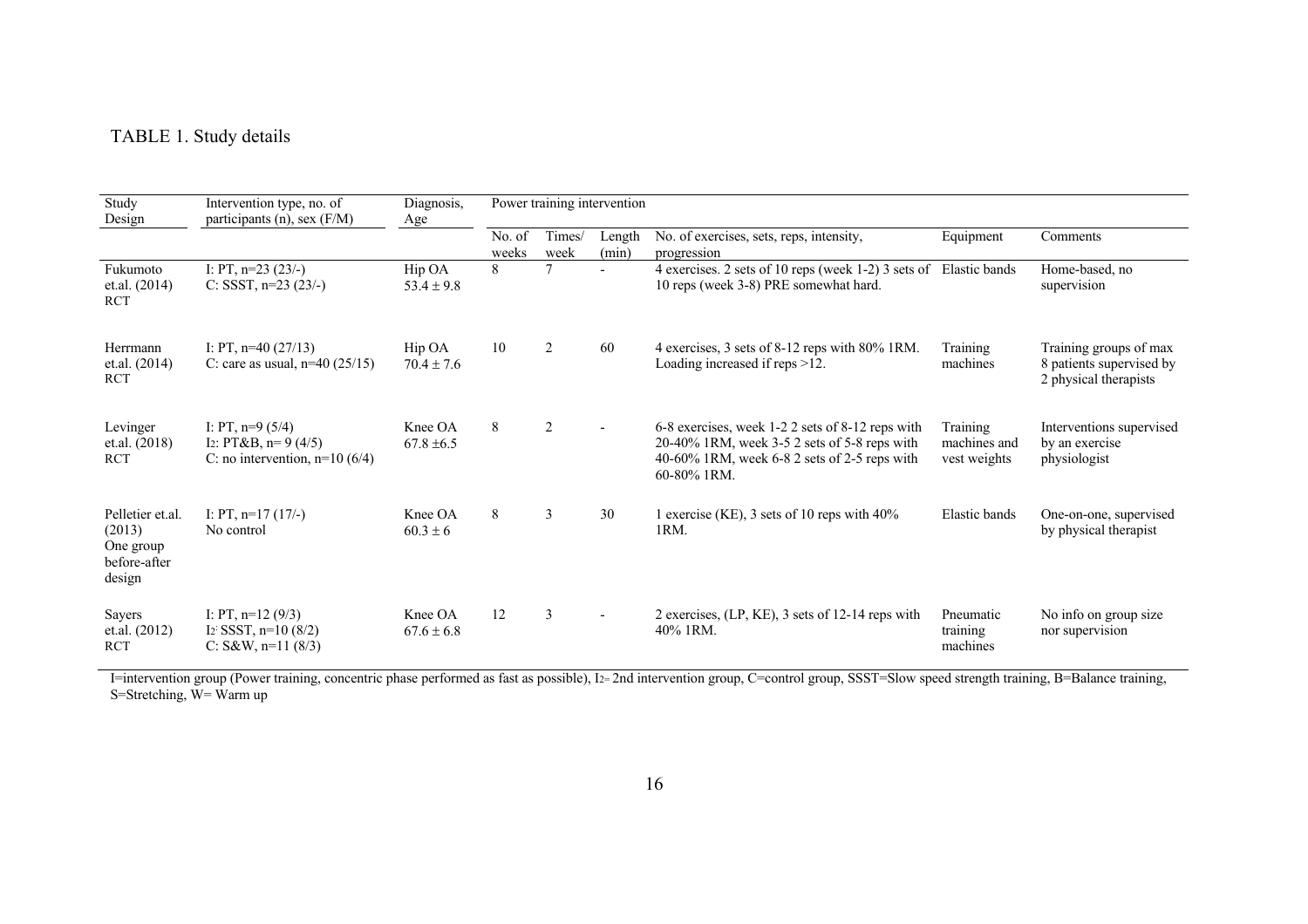## TABLE 2. Study results (values are mean ±SD)

| Study,<br>design              | Ana-<br>lysis* | Out-<br>come                                       | Intervention 1 (PT)                |                                     |                                                          | Intervention 2 |                                    | Control                            |                                    |                                   | Mean difference between<br>groups $[95\%$ CI]                 |
|-------------------------------|----------------|----------------------------------------------------|------------------------------------|-------------------------------------|----------------------------------------------------------|----------------|------------------------------------|------------------------------------|------------------------------------|-----------------------------------|---------------------------------------------------------------|
|                               |                |                                                    | Pre                                | Post                                | Change                                                   | Pre            | Post                               | Pre                                | Post                               | Change                            |                                                               |
| Fukumoto<br>et.al.<br>(2014)  |                | <b>VAS</b><br><b>HHS</b>                           | $32.0 \pm 24.9$<br>$75.4 \pm 17.7$ | $24.7 \pm 24.6$<br>$80.0 \pm 15.5$  | $-7.3 \pm 21.7$<br>$4.6 \pm 10.5$                        |                |                                    | $21.2 \pm 1.80$<br>$77.2 \pm 13.3$ | $14.0 \pm 20.6$<br>$82.2 \pm 13.4$ | $-7,2 \pm 20.3$<br>$5.0 \pm 11.2$ | $-0.01$ $[-8, 730, 18, 430]$<br>$-0.3$ [ $-7.714$ , $5.823$ ] |
| Herrmann<br>et.al.<br>(2014)  | 2              | <b>HOOS</b><br>pain<br>(range)<br>$0-100$          | $48.0 \pm 12.7$                    | $55.4 \pm 16.9$                     |                                                          |                |                                    | $46.3 \pm 14.4$                    | $45.9 \pm 14.1$                    |                                   | 8.4 [2.5, 14.3]**                                             |
| Levinger<br>et.al.<br>(2018)  | $\overline{3}$ | Womac<br>pain,<br><b>VAS</b><br>(range)<br>$0-500$ |                                    | $181.6 \pm 111.4$ $117.0 \pm 132.6$ |                                                          |                | $127.3 \pm 107.8$ 97.3 $\pm$ 127.1 | $153.7 \pm 91.1$                   | $249.7 \pm 309.3$                  |                                   |                                                               |
| Pelletier<br>et.al.<br>(2013) | 4              | KOOS<br>pain<br>(range)<br>$0-100$                 |                                    |                                     | $53.65 \pm 14.93$ $69.97 \pm 12.51$ $16.32 \pm 11.20***$ |                |                                    |                                    |                                    |                                   |                                                               |
| Sayers<br>et.al.<br>(2012)    | 3              | Womac<br>pain,<br>Likert<br>(range)<br>$0-20$      | $11.5 \pm 2.8$                     | $9.3 \pm 3.3$                       |                                                          | $12.2 \pm 3.4$ | $10.4 \pm 2.8$                     | $11.7 \pm 2.6$                     | $10.2 \pm 2.5$                     |                                   |                                                               |

\*1= Covariance analysis, 2= Multilevel random effects model (STATA xtmixed) 3=Repeated measures Anova analyses, 4=Wilcoxon signed-rank test, \*\*p-value 0.05, \*\*\*p-value 0.001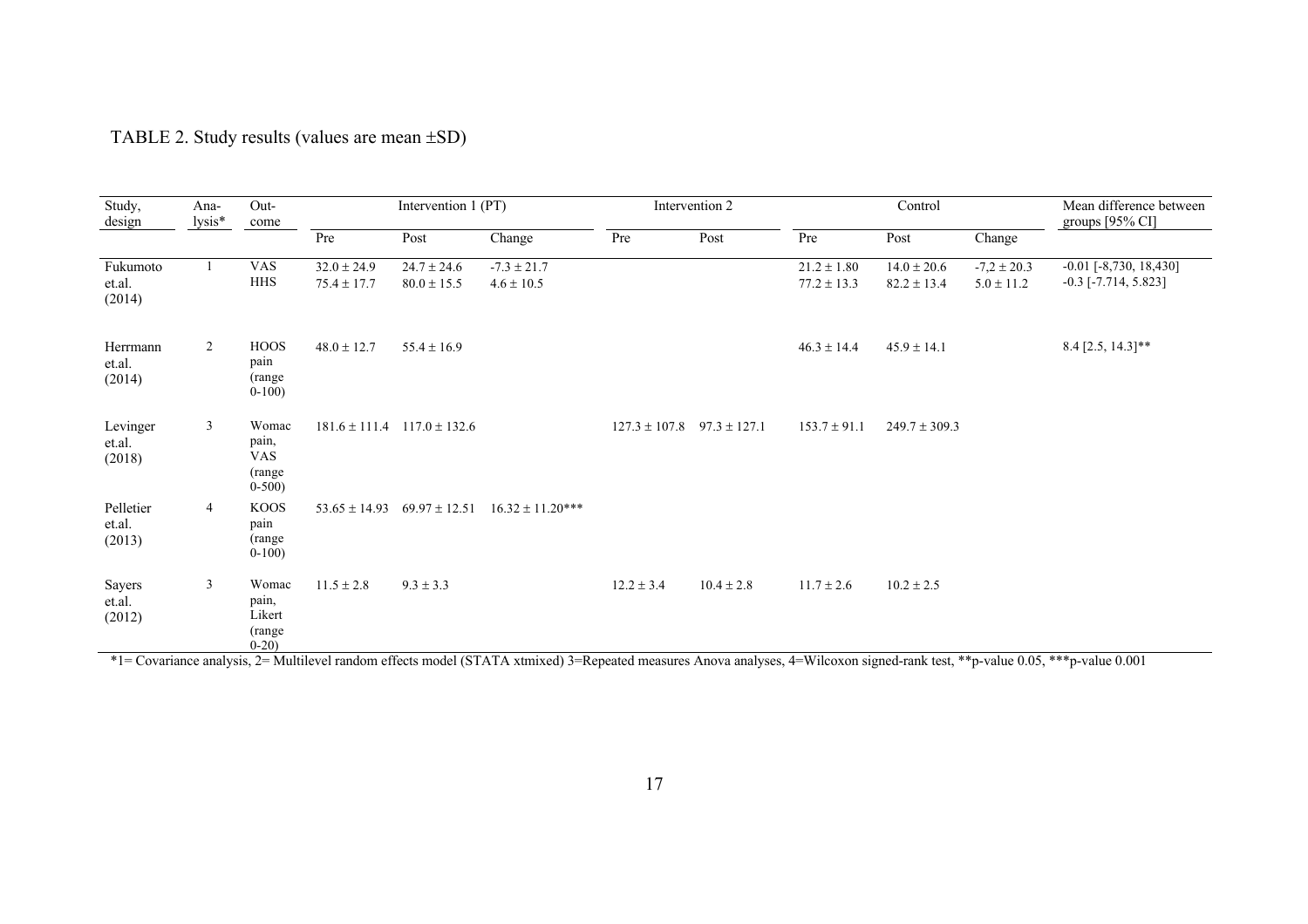### **6.1 Between group differences (pre and post) in pain level**

The only study that showed significant reduction of pain when comparing the intervention group to the control group was the study of Herrmann et al. (2016). The effect size of the pain reduction expressed by Hedge's g was 0,6 [0.2, 1.1]. Levinger et al. (2018) also estimated the effect size of the pain reduction by Partial Eta Square. They reported a large effect size of pain reduction for the power training groups but the effect was not statistically significant (0.14, pvalue 0.15). Levinger et al. (2018) observed a decrease in pain score among the two PT intervention groups while the control group that did not receive any intervention reported an increase in pain. Levinger did not report any significant difference between these groups. Sayers et al. (2012) and Fukumoto et al. (2014) also reported decreases in pain scores among all groups but there were no significant differences between the groups. Sayers et al. (2012) did not observe any significant group main effects or group by time interaction for pain reduction (all  $p > 0.05$ ).

### **6.2 Within group changes (pre and post) in pain level**

All power training groups experienced a reduced pain score. In three of the studies a significant reduction of pain scores within the groups was reported. Pelletier et.al (2013) and Herrman et. al. (2016) reported significant decrease on pain intensity ( $p<0.001$  and  $p<0.03$  respectively) when comparing pre- and post-measurements. Sayers et al. (2012) reported a significant reduction of pain when comparing across all of the groups (p-value 0,02). Levinger et al. (2018) and Fukumoto et al. (2014) also reported reduced pain levels in the intervention groups, but they did not provide information on the significance of within group changes.

A significant decrease in mean weekly pain scores when comparing the first week to the last week (p<0.01) was reported by Pelletier et.al (2013). Based on the figure in their article the mean and SD of the VAS score decreased from 28,3  $(\pm 10,2)$  to 10,8  $(\pm 4,6)$ . The mean weekly pain score was recorded daily by the participants themselves.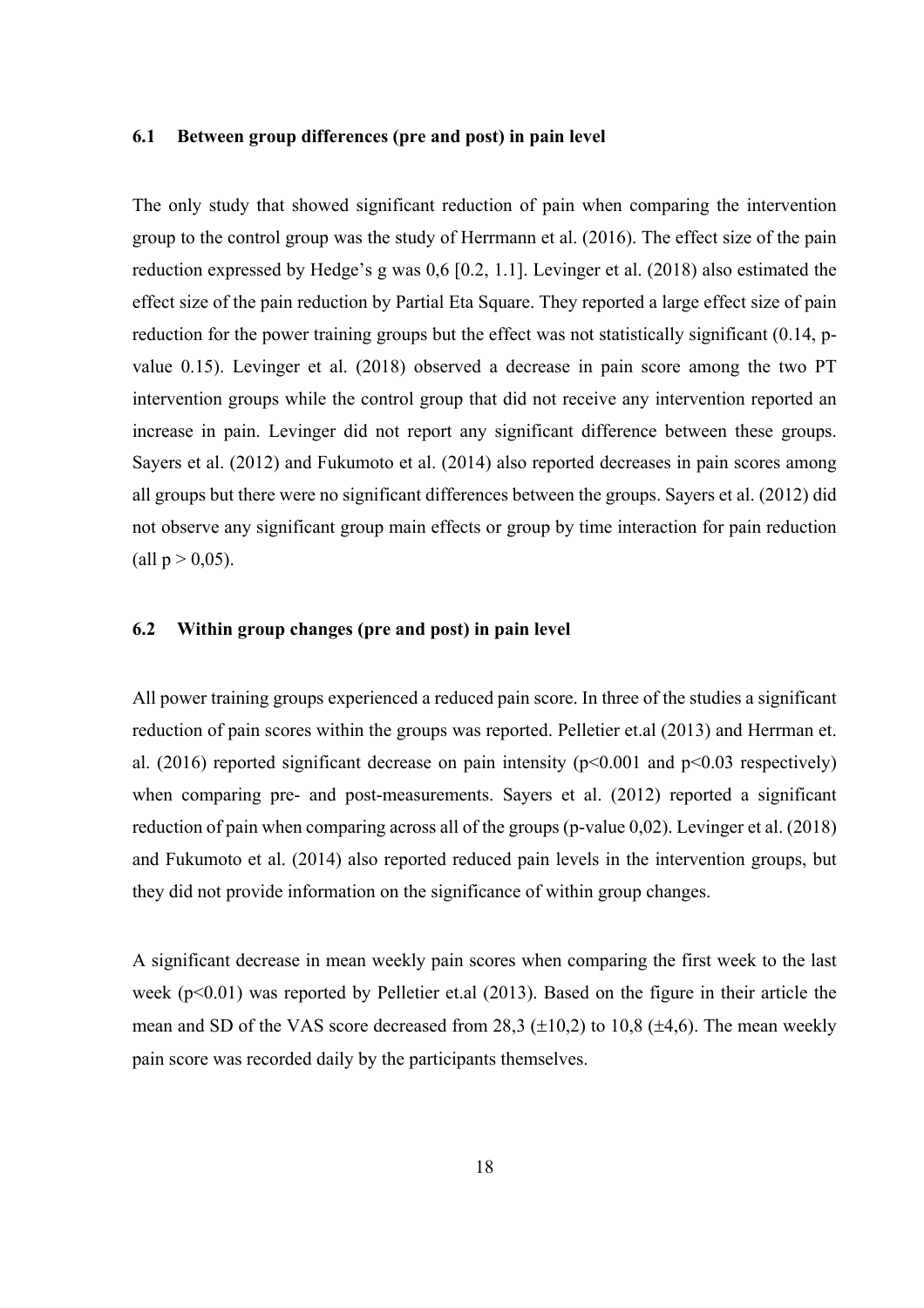The studies of Herrman et al. (2016) and Levinger et al. (2018) also evaluated the acute training effect on pain levels. Substantial increase in pain was present in  $\leq 17\%$  of the training sessions. Most of these sessions took part in the initial phase of the studies. In the study of Herrmann et al. (2016) the VAS readings were  $\leq$ 5 immediately after training in 95% of the sessions. The VAS readings during the training day and the following day was scored as  $\leq 5$  in 83% of the sessions. 34% of the VAS readings  $> 5$  during the training day and the following day, were reported during the early sessions (week 1 -2). Levinger et al. (2018) reported substantial increase in pain on 52 occasions from a total of 298 sessions. A substantial increase was considered to be an increasement of three points or an increase above 7/10 measured on the NRS scale during training. On 45 occasions the pain resolved within the training session. The lasting 7 occasions consisted of one patient that experienced pain in the contralateral limb and one participant that reported initial high level of pain, 7-9/10 on the NRS scale. These situations were solved by a reduced load, rest and paracetamol.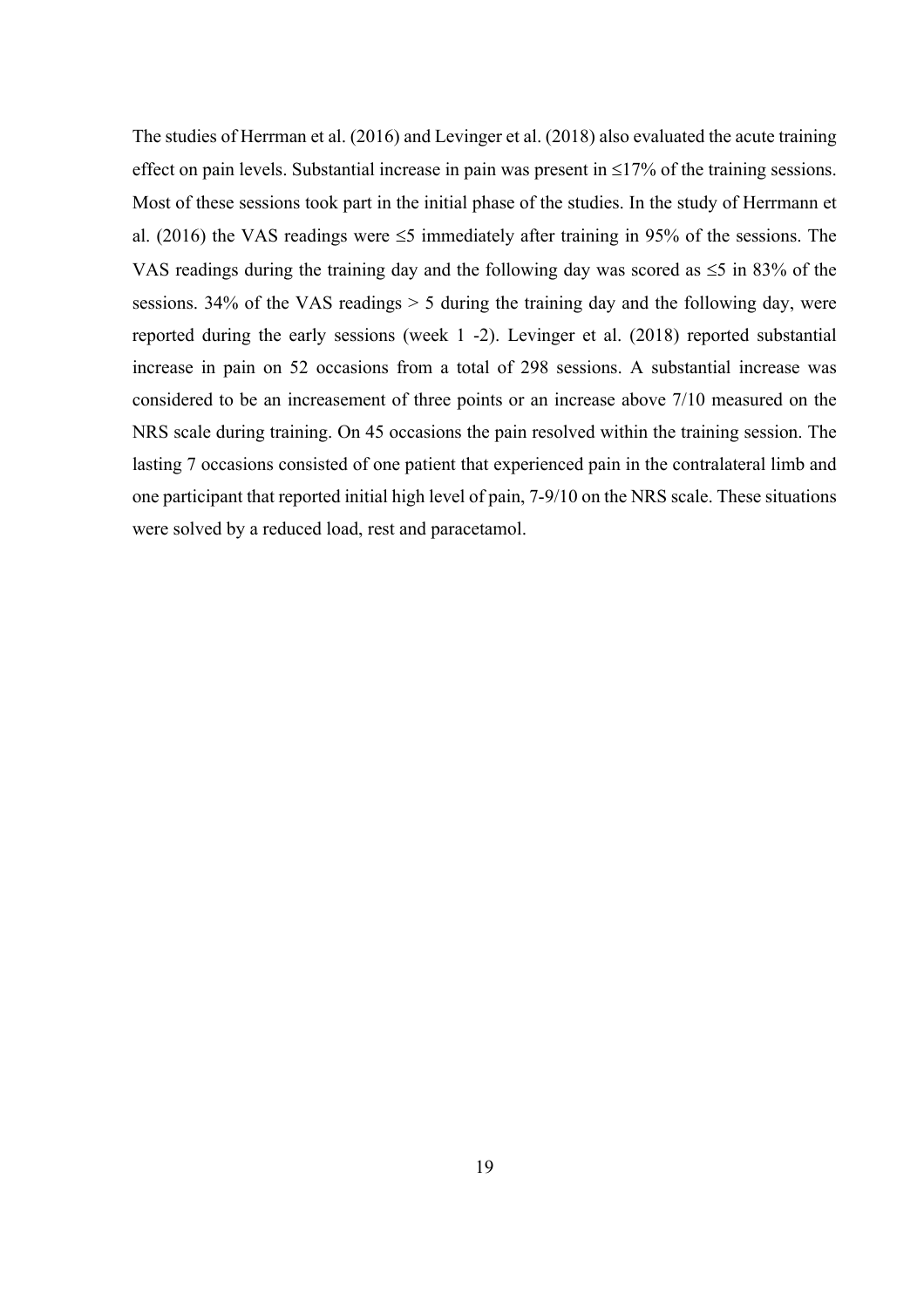#### **7 DISCUSSION AND CONCLUSION**

The aim of this study was to investigate if power training can decrease pain in clients with knee or hip osteoarthritis and thereby be a feasible training method for this patient group. The research question was: Can power training decrease joint pain in clients with knee or hip osteoarthritis?

### **7.1 Comparison to other research**

This systematic review found evidence from one RCT indicating significant differences in pain scores between the PT and control group receiving no intervention. The results of the three other RCT-studies included did not observe any group differences. All included studies demonstrated pain reduction in the PT intervention groups. In three of the studies a significant reduction of pain scores within the groups was reported but only Fukumoto et al. (2014) and Pelletier et al. (2013) reached the minimal clinically important change for pain reduction. The size of the pain reduction in the PT groups was small to moderate ranging from 7,4 % to 16,3%. The Royal Australian College of General Practitioners (RACGP 2018) have collected the best available, current scientific evidence for different OA interventions. Their recommendations indicate that there is evidence supporting that land-based exercise overall has a significant and clinically relevant effect on pain in people with hip and knee OA. According to Uthman et al. (2013) and Fransen & McConnell et al. (2009) there is already enough evidence that land-based exercise programs as strengthening, aerobic and flexibility exercise intervention results in significant benefits for people with KOA in terms of reduced pain and physical disability when compared to no exercise. According to Uthman, there is unlikely that any new study would overturn the positive results. There is yet limited evidence for the benefits of PT in the management of OA, but the results of this systematic review indicates that PT is as effective as other forms of resistance training and combined interventions for management of pain.

This systematic review found evidence from one RCT indicating a significant decrease in mean weekly pain scores when comparing the first week to the last week. Two studies also evaluated the acute training effect on pain levels and substantial increase in pain was present in  $\leq$ 17% of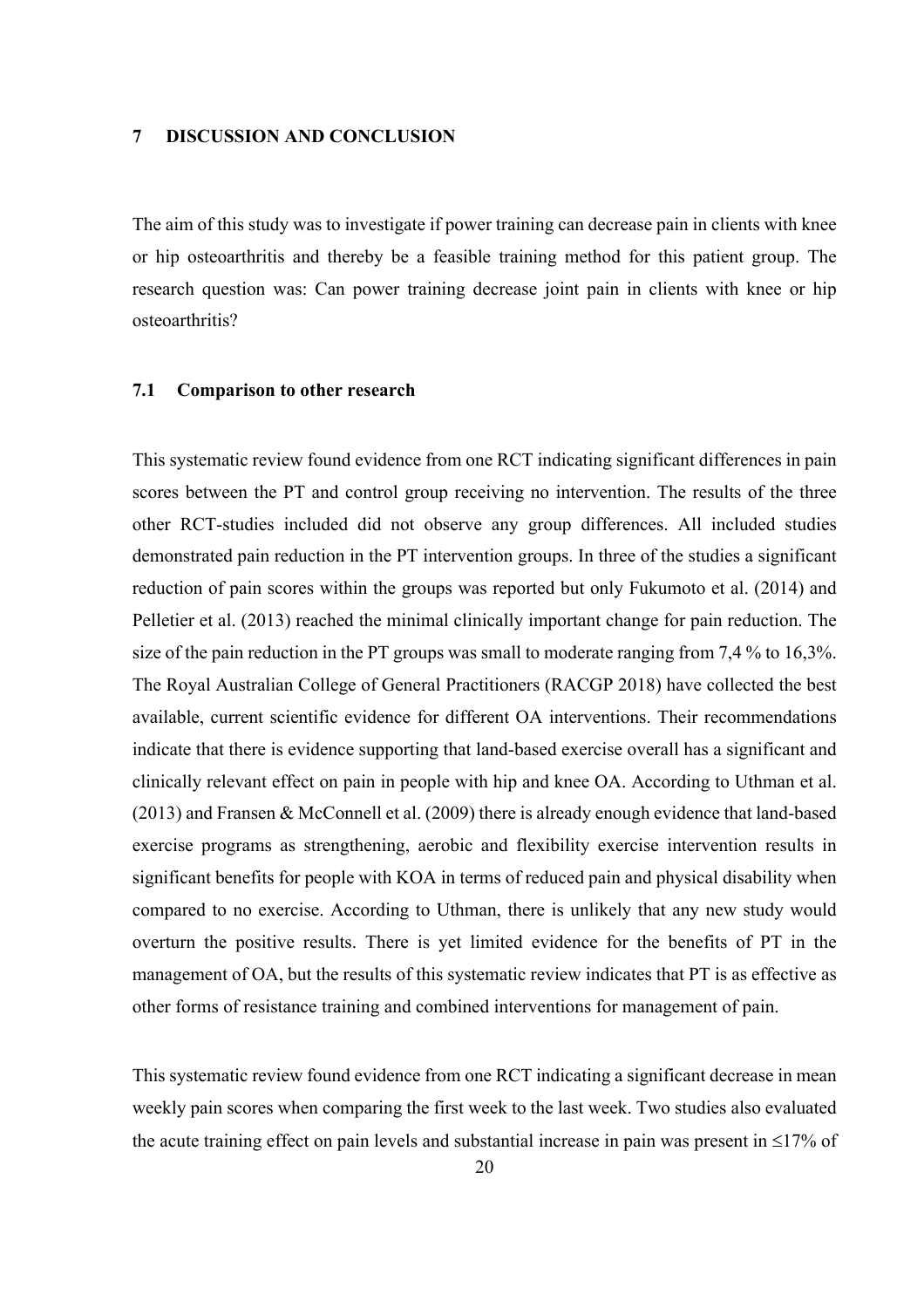the training sessions. Most of these sessions took part in the initial phase of the studies. According to RACGP (2018) there is a very low likelihood of serious adverse effects when people with OA is performing strengthening exercises. Usually only minor events have been reported with a temporary increase of pain at the affected joint or at other sites.

This systematic review showed that power training interventions in general were well accepted according to adherence, drop-outs and absence of serious advents which indicates that PT can be a feasible training method for persons with OA. Sayers et al. (2012) did not report on adherence but in all other included studies the mean adherence was  $\geq 81\%$ . In the study of Sayers et al. (2012) one person out of 12 withdrew from the PT group but the reason was not reported. In the study of Fukumoto et al. (2014) two patients out of 23 withdrew due to hip pain. No patients withdrew from the PT-groups due to pain or musculoskeletal injury in the studies of Pelletier, Levinger and Herrman. No serious events were reported in any of the studies but one patient in the study of Herrmann et.al (2016) reported swelling and pain of the knee joint. Levinger et al. (2018) also reported high satisfaction (92%) among the participants in the power training group.

The results of this systematic review do not indicate any association of differences in movement velocity during training with the extent of pain reduction. Resistance training performed with both fast speed and slow speed training are equally effective in reducing pain. The study of Sayers et al. (2012) also showed that a combined intervention of stretching and warm-up exercises reduced the pain levels similarly to strength training interventions. The study of Levinger did not indicate any benefit in pain reduction when adding balance training to power training. The results of this systematic review indicate that the amount of pain reduction is similar in all interventions compared. Similar results were found in the meta-analysis of Uthman et al. 2013 which showed that aquatic strengthening, strengthening and aerobic training interventions was similarly effective in reducing pain and increasing function in persons with OA. There is also evidence from studies on KOA indicating that combined interventions including flexibility, resistance and aerobic training might be most effective. (Uthman et al. 2013; Bennell et al. 2014).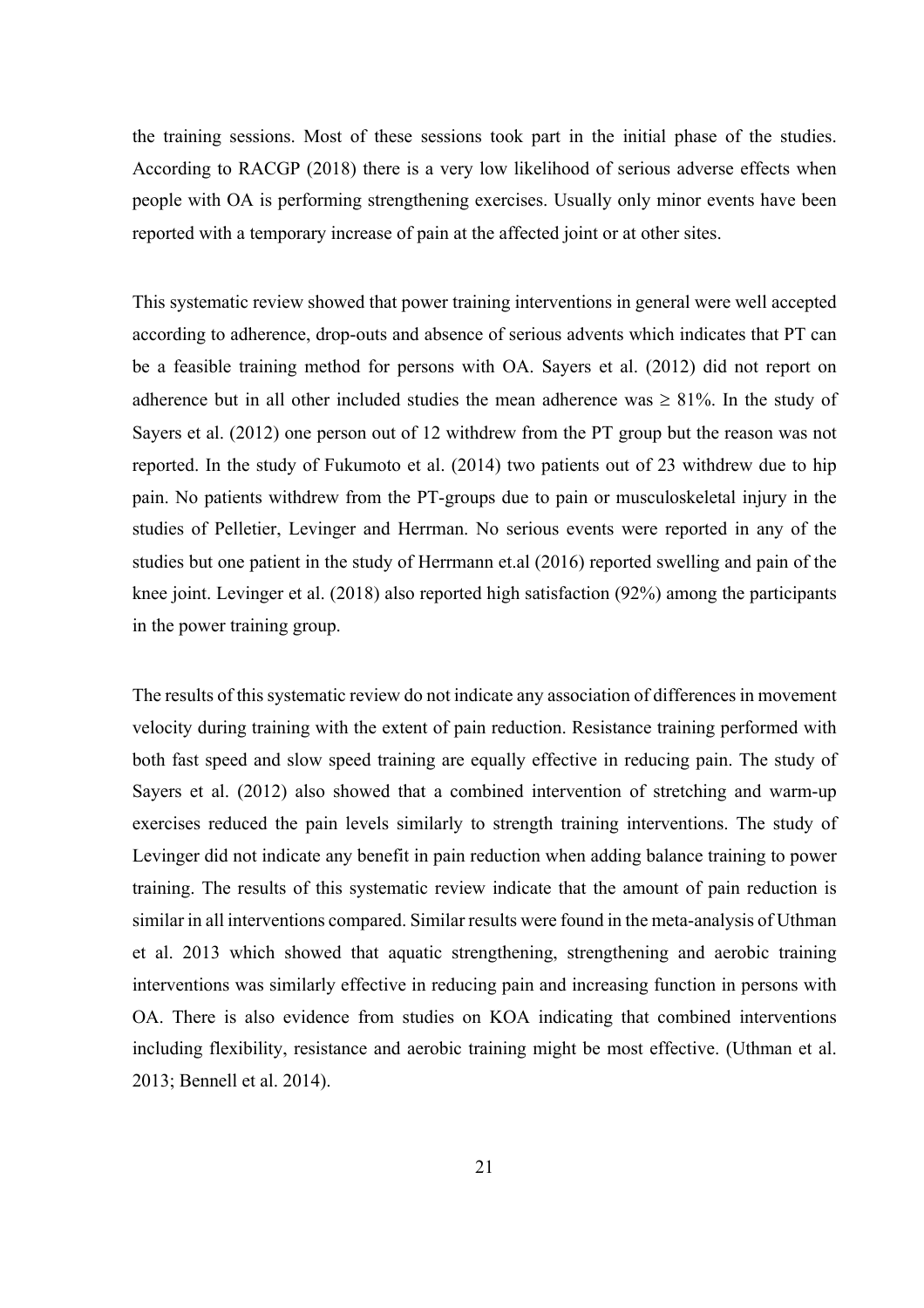### **7.2 Explanation of study results**

Significant differences in pain scores between intervention and control group was only observed in one of the RCT studies which can be due to that this study was the only study comparing PT to no intervention. The other three RCT studies was comparing PT to another strength training intervention or combined intervention. These interventions were equally effective in reducing pain when compared to PT. Lack of significant differences between different types of exercise intervention might be because of the small number of study participants and short interventions periods.

Substantial increase in pain during the training session was present in  $\leq 17\%$  of the training sessions in the studies of Levinger et. al. (2018) and Herrman et al. (2016). Levinger et al. (2018) reported substantial increase in pain on 52 occasions from a total of 298 sessions and on 45 occasions the pain resolved within the training session. Mild to moderate pain during training might be present in some people with OA but since the pain resolves quickly it is important to inform the patients that pain during training should not be perceived as damaging to the joint (Levinger et al. 2018). Overall pain reduction at the end of the exercise program was seen in all of the intervention groups which confirms the long-term pain reduction effect of PT.

The reduction of pain was small to average ranging from 7,4 % to 16,3% in the studies included in this systematic review. These effects were seen regardless of age, gender, disease severity and baseline pain levels. Minimal clinically relevant pain decrease was observed in the study of Fukumoto et al. (2014) where half of the study subjects were classified as initial stage of OA, second half advanced or terminal stage. The study of Pelletier et al. (2013) included study subjects with low pain scores measured on VAS but moderate pain scores measured by KOOS and the pain reduction in this study was reaching minimal clinically relevant levels despite of moderate baseline pain scores. All studies except of Fukumoto et.al (2014) had clients with high BMI:s ranging from  $27.4 \pm 3.8$  to  $34.0 \pm 3.8$ . Both studies with overweight and normal weighted clients showed significant and clinically relevant results.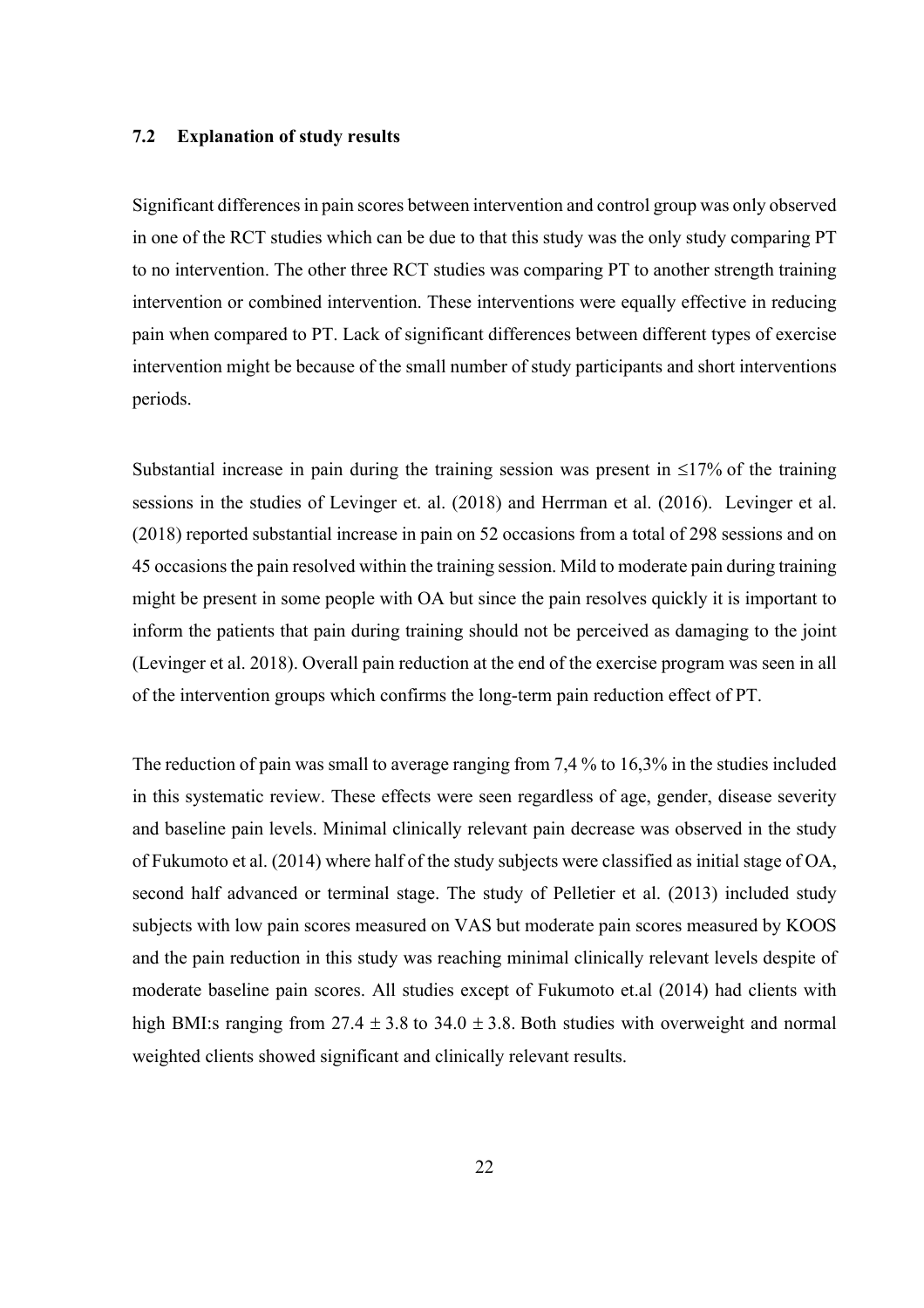Both supervised, non-supervised, individual and group training sessions generated reduction of pain scores. All types of equipment used: elastic bands, weighted wests, training and pneumatic machines generated a similar decrease in pain levels. The results of this systematic review cannot indicate the adequate dose of exercise since the training program parameters differed greatly.

### **7.3 Study limitations**

This review has some limitations. Only one person has conducted the data selection and quality analysis. According to Furlan et al. (2015) a minimum of two persons should independently extract the study data. The search terms used were adequate since the search in MEDLINE and EBSCO online databases was able to identify all includes studies. No additional studies were found though that records of relevant RCT and meta-analyses were scanned.

A disadvantage in this systematic review was that the included studied used several different outcome scales for pain assessment. Fukumoto et.al (2014) used the single-item assessment scale VAS to evaluate the pain reduction. This results in reduced information when one rating has to consider all aspects of a multidimensional pain phenomena and weight all relevant pain aspects at once (Boonsta et al. 2008). When VAS is used, it is unclear for the assessor which specific activities are the most difficult and painful (Boonsta et al. 2008). On the other hand, several studies show that the VAS scale and other outcome measures used in this systematic review demonstrates a high correlation with the SF-36 scale. Only for KOOS and the SF-36 scale lower correlations have been reported. This indicates that the results from the different outcome scales could measure same aspects of pain sensation and thereby be comparable.

Caution must be used when interpreting studies with low methodologic quality. According to Furlan et. al (2015) there is evidence that inadequate concealed allocation, inadequate double blinding and a high rate of dropouts or differences in number of reasons for dropouts between groups, are associated with bias. Only two of the included studies used intention-to-treat analysis and concealed allocation while only one study had blinded assessors. This reduces the internal validity an may have overestimated the effect of the intervention. The study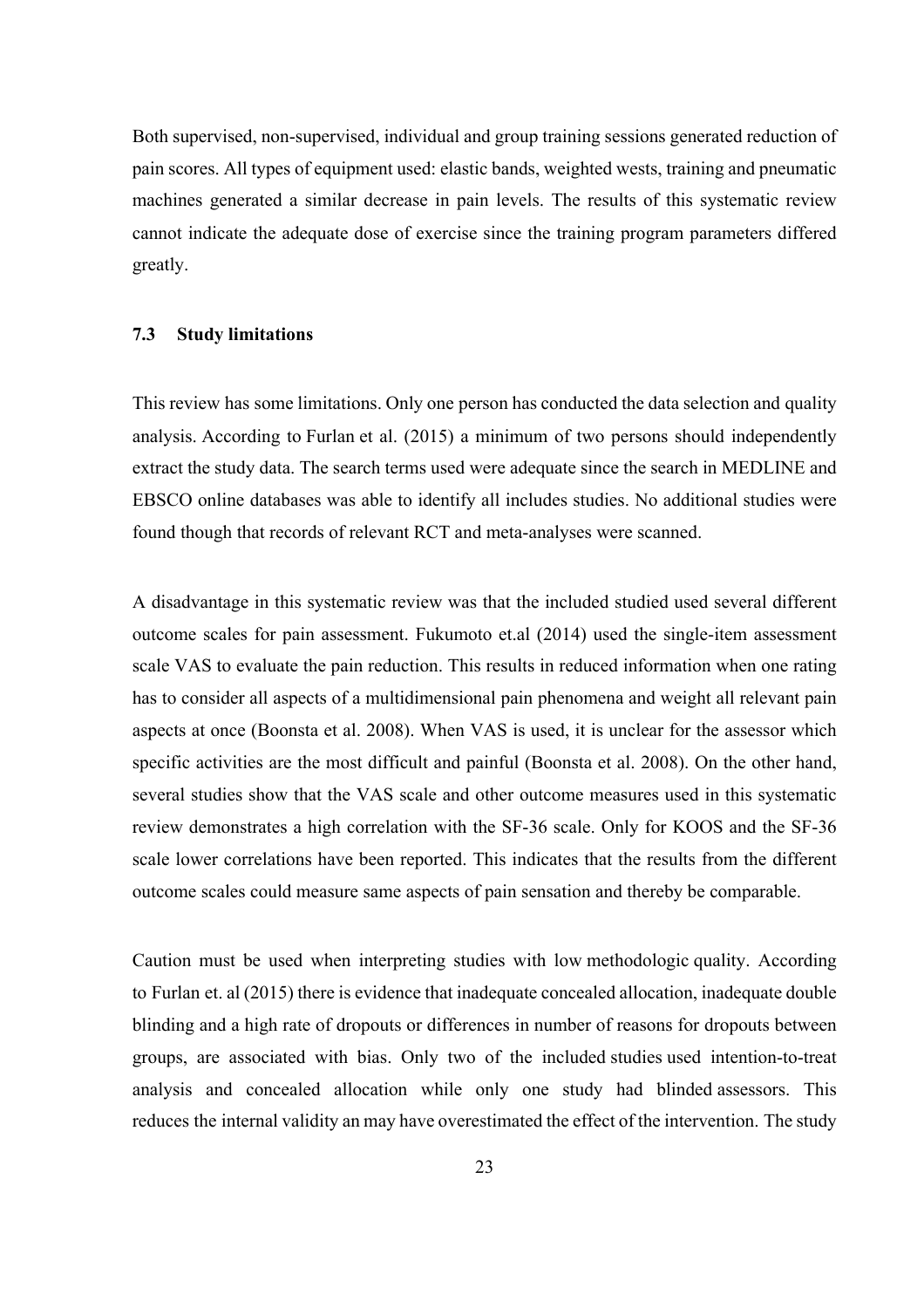of Herrmann el al. (2016) had a shorter follow up time for the control group which might decrease the internal validity of their study. On the other hand, self-reported pain does not decrease during waiting times to total hip arthroplasty (Hermann et al. 2016). All studies included in this systematic review demonstrate a similar effect which makes the result of this review more reliable. All studies observe as a small to moderate pain reduction which indicates that PT can decrease pain in patients with OA.

### **7.4 Recommendations and future research**

There are yet no meta-analyses demonstrating the effectiveness of PT for persons with OA but there is much evidence indicating benefits for older healthy seniors (Tschopp et al. 2011; Fragala et al. 2019; Orsatto et al. 2019). Since these meta-analyses shows that PT is feasibly for healthy older adults and can improve functional capacity, gait speed, balance and reduce the risk of fall it is of great importance to continue research among the OA population. People with knee osteoarthritis experience falls more than twice as often as persons with no osteoarthritis and have lower levels of muscle strength and power compared to their healthy agemates so the effect of PT on falls is also an important research topic (Levinger et al. 2017; Levinger et al. 2018). According to Nilsdotter et al. (2011) pain and functional capacity are considered the two basic indicators for surgery. From this point of view, it is important to investigate which type of interventions are most effective in reducing pain and increasing functional capacity. With effective training methods it could be possible to increase the quality of life for the patient, postpone or even rule out the need of total hip arthroplasty. PT is not yet a customary rehabilitation approach for persons with OA in Finland. The result of this systematic review suggests that PT is a feasible, effective and well tolerated training method for persons with OA and could therefore be used more frequently in rehabilitation of persons with OA. The evidence from this review indicates that PT could generate benefits for all types of patients with OA regardless of weight, age, gender, level of pain and disease severity. The quality of evidence is low due to small studies and limited methodologic quality, but the result of all included studies is in line with each other.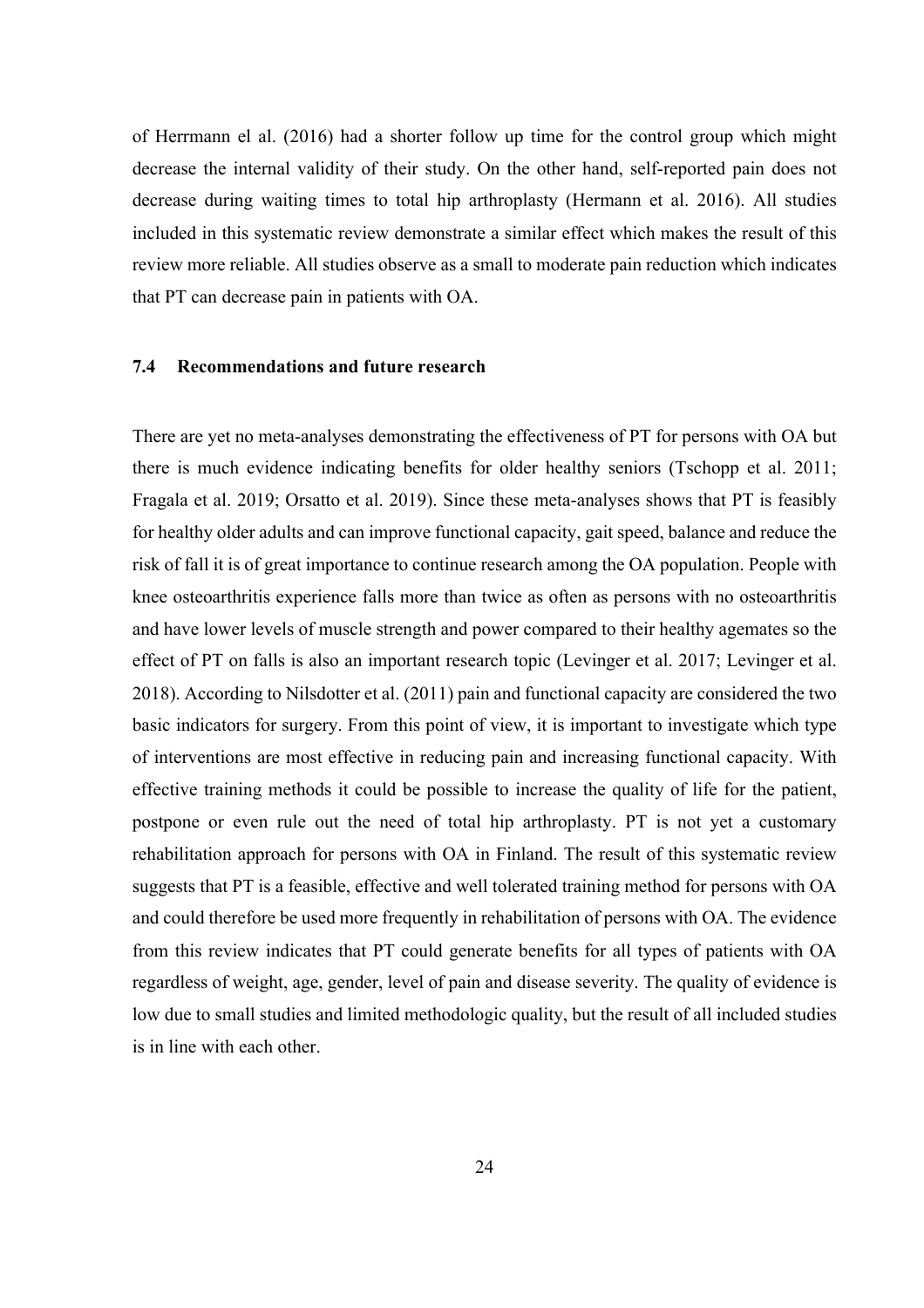In KOA exercise has to last at least 8 weeks before the benefits appear (Pohjolainen 2018). All studies included in this review had an intervention period lasting at least 8 weeks, but future studies should aim at an even longer intervention period because this might result in even greater improvements. When treating OA, it is recommended to strengthen all the muscles of the affected limb (Pohjolainen 2018). Pelletier et al. (2013) included only one exercise and Sayers et al. (2012) only two exercises. The benefits might have been even greater in these studies if several exercises would have been included. All studies included were small studies with participant numbers ranging from 17 to 80. More adequately powered studies would generate higher level of evidence.

Future research should focus on program parameters. According to Bennell et al. (2014) few studies have directly compared the effects of different types of exercise, but systematic reviews suggest clinical benefits from a range of exercise types. Future research needs to focus on which type of exercise program or combination of program types will generate the best results for patients with osteoarthritis. Future research should also focus on adequate intervention duration and frequency of the PT-intervention. Number of exercises needed, and optimal loading should also be evaluated.

### **7.5 Conclusion of results**

The results from this systematic review indicate that PT can reduce pain when compared to no intervention since one study noticed between group differences, all five studies observed reduced pain within the intervention group, with a significant reduction of pain in three of the studies. Power training can also provide acute pain relief according to two of the included studies. Power training can decrease pain in clients with hip or knee osteoarthritis, but it is not more effective than slow speed strength training, warm up combined with stretching or power training combined with balance training. Power training, slow speed resistance training, and warm-up combined with stretching resulted in similar pain reduction. The amount of pain reduction from PT in this systematic review, was small to moderate in size but yet clinically significant in two out of the five includes studies.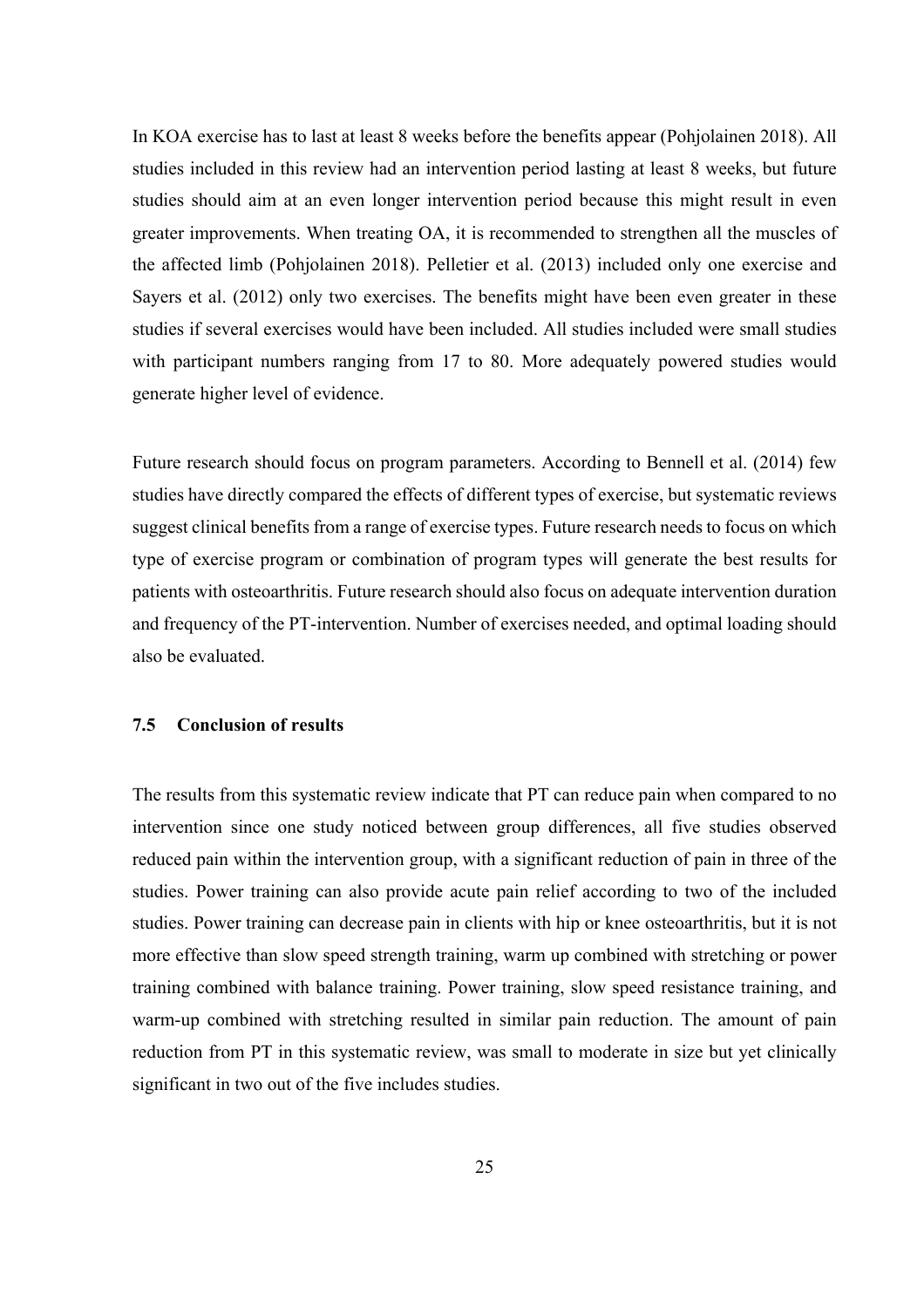- Altman, R., Asch, E., Bloch, G., Bole, D., Borenstein, K., Brandt, W., Christy, W., et al. 1986. Development of criteria for the classification and reporting of osteoarthritis. classification of the knee. Arthritis and Rheumatism 29 (8), 1039-1049.
- American Geriatrics Society. 2001. Exercise prescription for older adults with osteoarthritis pain consensus practice recommendations A supplement to the AGS clinical practice guidelines on the management of chronic pain in older adults. J AM Geriatr Soc. 49, 808- 823.
- Bennell, K., Dobson, F. & Hinman, R. 2014. Exercise in osteoarthritis: Moving from prescription to adherence. Best Practice & Research Clinical Rheumatology 28, 93-117.
- Boonsta, A., Schiphors Preuper, H., Feneman, M., Posthumus, J. & Stewart, R. 2008. Reliability and validity of the visual analogue scale for disability in patients with chronic musculoskeletal pain. Internal Journal of Rehabilitation Research 31 (2), 165-169.
- Ferreira-Valente, M., Pair-Ribeiro, J. & Jensen, M. 2011. Validity of four pain intensity rating scales. Pain 152 (10), 2399-2404.
- Fragala, M., Cadore, E., Dorgo, S., Izquierdo, M., Kraemer, W., Peterson, M. & Ryan, E. 2019. Resistance training for older adults: Position statement from the national strength and conditioning association. Journal of Strength and Conditioning Research 33 (8), 2019- 2052.
- Fransen, M. & McConnell, S. 2009. Land-based exercise for osteoarthritis of the knee: A metaanalysis of randomized controlled trials. The Journal of Rheumatology 36 (6), 1109- 1117.
- Fukumoto, Y., Tateuchi, H., Ikezoe, T., Tsukagoshi, R., Akiyama, H., So, K., Kuroda, Y. & Ichihashi, N. 2014. Effects of high-velocity resistance training on muscle function, muscle properties, and physical performance in individuals with hip osteoarthritis: A randomized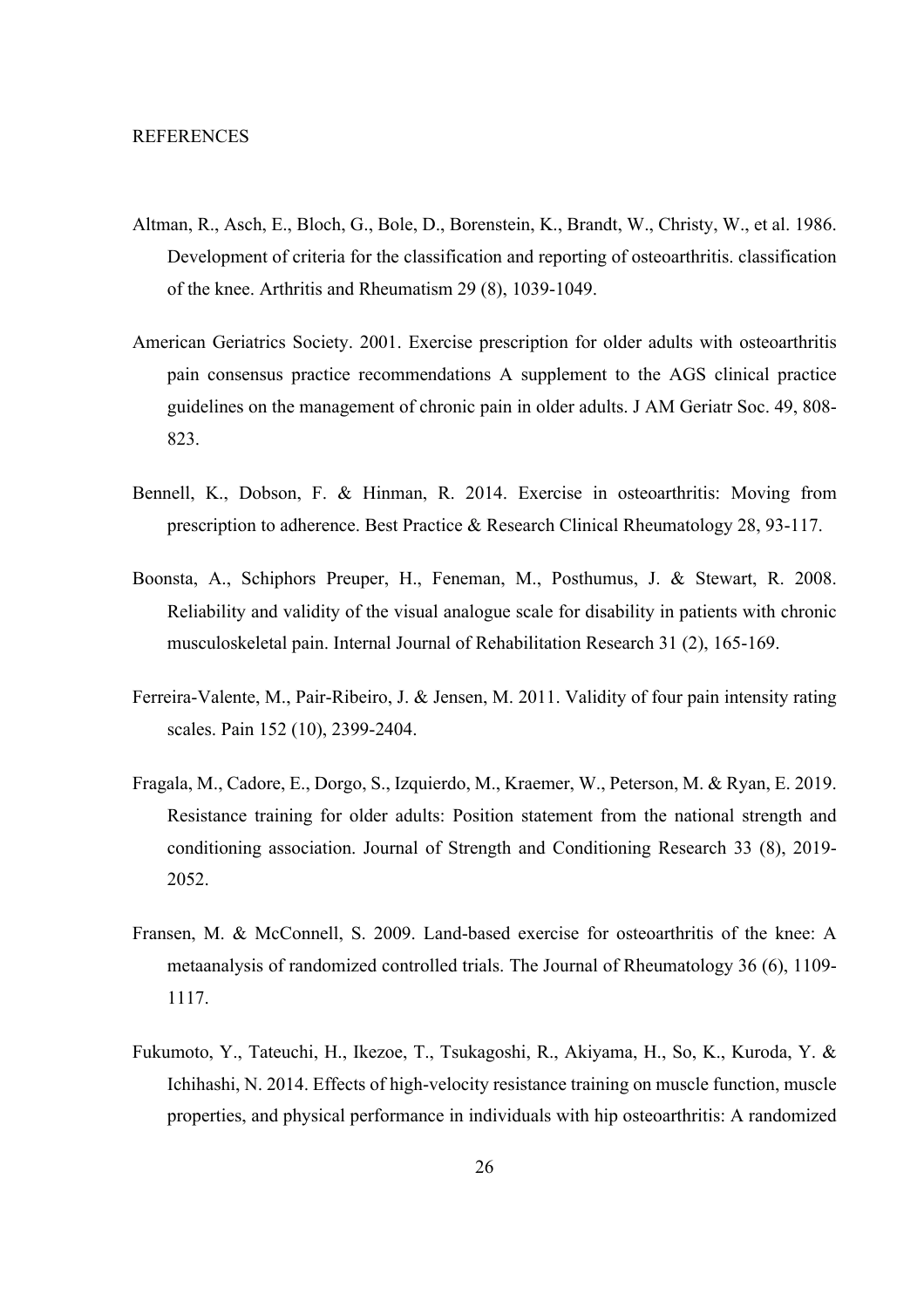controlled trial. Clinical Rehabilitation 28 (1), 48-58. doi:https://dx.doi.org/10.1177/0269215513492161.

- Fukumoto, Y., Tateuchi, H., Tsukagoshi, R., Okita, Y., Akiyama, H., So, K., Kuroda, Y. & Ichihashi, N. 2017. Effects of high- and low-velocity resistance training on gait kinematics and kinetics in individuals with hip osteoarthritis: A randomized controlled trial. American Journal of Physical Medicine & Rehabilitation 96 (6), 417-423. doi:https://dx.doi.org/10.1097/PHM.0000000000000640.
- Furlan, A. D., Malmivaara, A., Chou, R., Maher, C. G., Deyo, R. A., Schoene, M., Bronfort, G. & van Tulder, M. W. 2015. 2015 updated method guideline for systematic reviews in the cochrane back and neck group. Spine 40 (21), 1660-1673. doi:10.1097/BRS.0000000000001061.
- Greco, N., Anderson, A., Mann, B., Cole, B., Fatt, J., Nissen, C. & Irrgang, J. 2010. Responsiveness of the international knee documentation committee subjective knee form in comparison to the western ontario and McMaster universities osteoarthritis index, modified cincinnati knee rating system, and short form 36 in patients with focal articular cartilage defects. The American Journal of Sports Medicine 38 (5), 891-902.
- Hermann, A., Holsgaard-Larsen, A., Zerahn, B., Mejdahl, S. & Overgaard, S. 2016. Preoperative progressive explosive-type resistance training is feasible and effective in patients with hip osteoarthritis scheduled for total hip arthroplasty--a randomized controlled trial. Osteoarthritis & Cartilage 24 (1), 91-98. doi:https://dx.doi.org/10.1016/j.joca.2015.07.030.
- Hmamouchi, I., Allali, F., Tahiri, L., Khazzani, H., Mansouri, L. E., Ali Ou Alla, S., Abouqal, R. & Hajjaj-Hassouni, N. 2012. Clinically important improvement in the WOMAC and predictor factors for response to non-specific non-steroidal anti-inflammatory drugs in osteoarthritic patients: A prospective study. BMC Research Notes 58 (5), 1-9. doi:10.1186/1756-0500-5-58.
- Hochberg, M., Altman, R., Toupin April, K., Benkhalti, M., Guyatt, G., McGowan, J., Towheed, T., Welch, V., Wells, G. & Tugwell, P. 2012. American college of rheumatology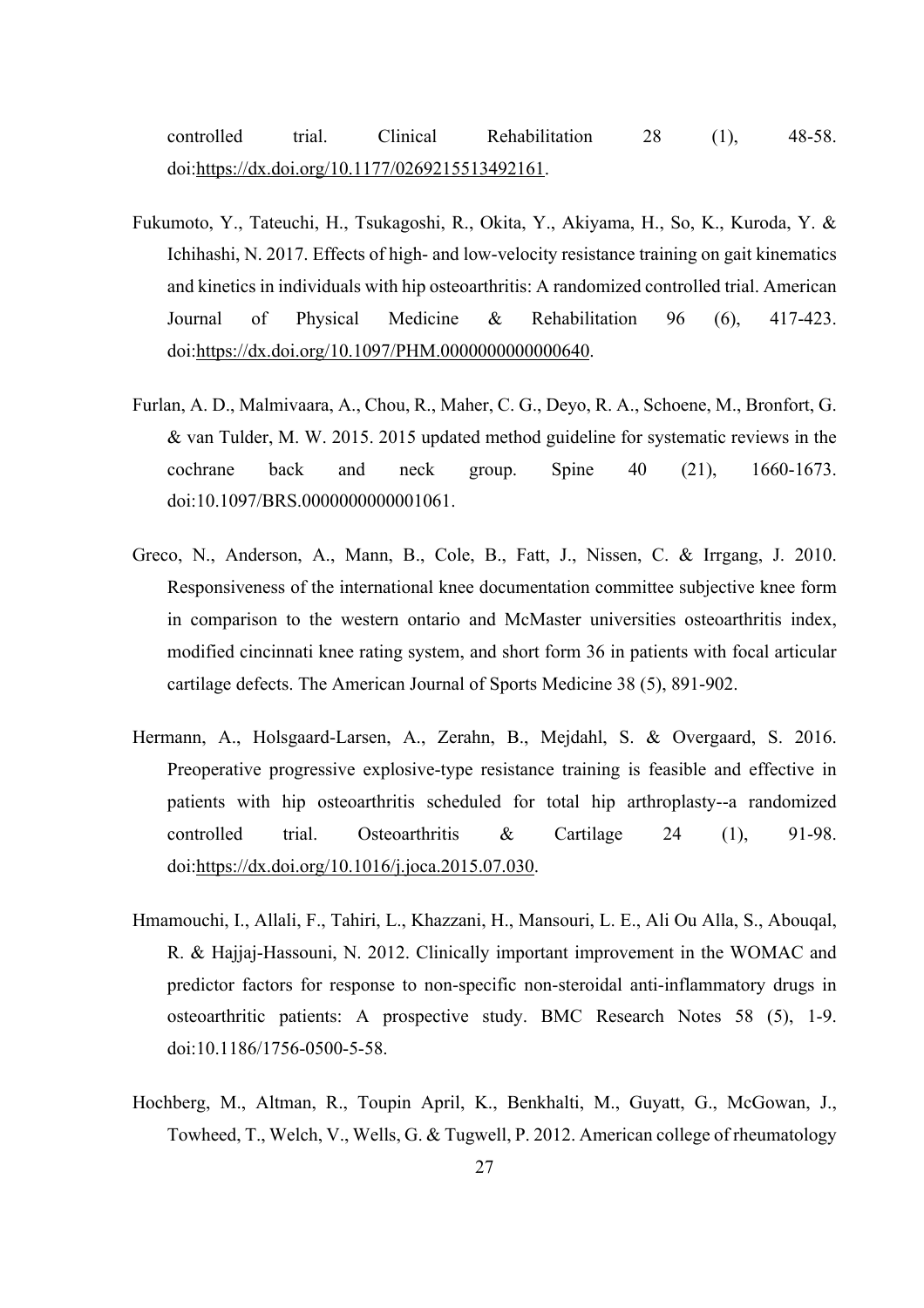2012 recommendations for the use of nonpharmacologic and pharmacologic therapies in osteoarthritis of the hand, hip and knee. Arthritis Care & Research 64 (4), 465-474.

- Kaplan, W., V. Wirtz, A. Mantel-Teeuwisse, P. Stolk, B. Duthey & R. Laing. 2013. Priority medicines for Europe and the world update 2013 WHO. Referenced 1.11.2019. https://www.who.int/medicines/areas/priority\_medicines/MasterDocJune28\_FINAL\_We b.pdf?ua=1
- Kelly, A. 2001. The minimum clinically significant difference in visual analogue scale pain score does not differ with severity of pain. Emergency Medicine Journal 18 (3), 205-207.
- Kersten, P., White, P. & Tennent, A. 2010. The visual analogue WOMAC 3.0 scale internal validity and responsiveness of the VAS version. BMC Musculoskeletal Disorders 80 (11), 1-11.
- Kohn, M., Sassoon, A. & Fernando, N. 2016. Classifications in brief: Kellgren-lawrence classification of osteoarthritis. Clinical Orthopaedics Adn Related Research 474 (8), 1886- 1893.
- Kostka, J., Czernicki, J. & Kostka, T. 2014. Association of muscle strength, power and optimal shortening velocity with functional abilities of women with chronic osteoarthritis participation in a multi-modal exercise program. Journal of Aging and Physical Activity 22 (4), 564-570.
- Kujala, U. 2005. Nivelrikko ja nivelreuma. In I. Vuori, S. Taimela & U. Kujala (eds.) Liikuntalääketiede. Helsinki: Duodecim, 303-309.
- Lange, A. K., Vanwanseele, B. & Fiatarone Singh, M. A. 2008. Strength training for treatment of osteoarthritis of the knee: A systematic review. Arthritis & Rheumatism 59 (10), 1488- 1494. doi:https://dx.doi.org/10.1002/art.24118.
- Latham, N. & Liu, C. 2010. Strength training in older adults: The benefits for osteoarthritis. Clin Geriatr Med. 26 (3), 1-15.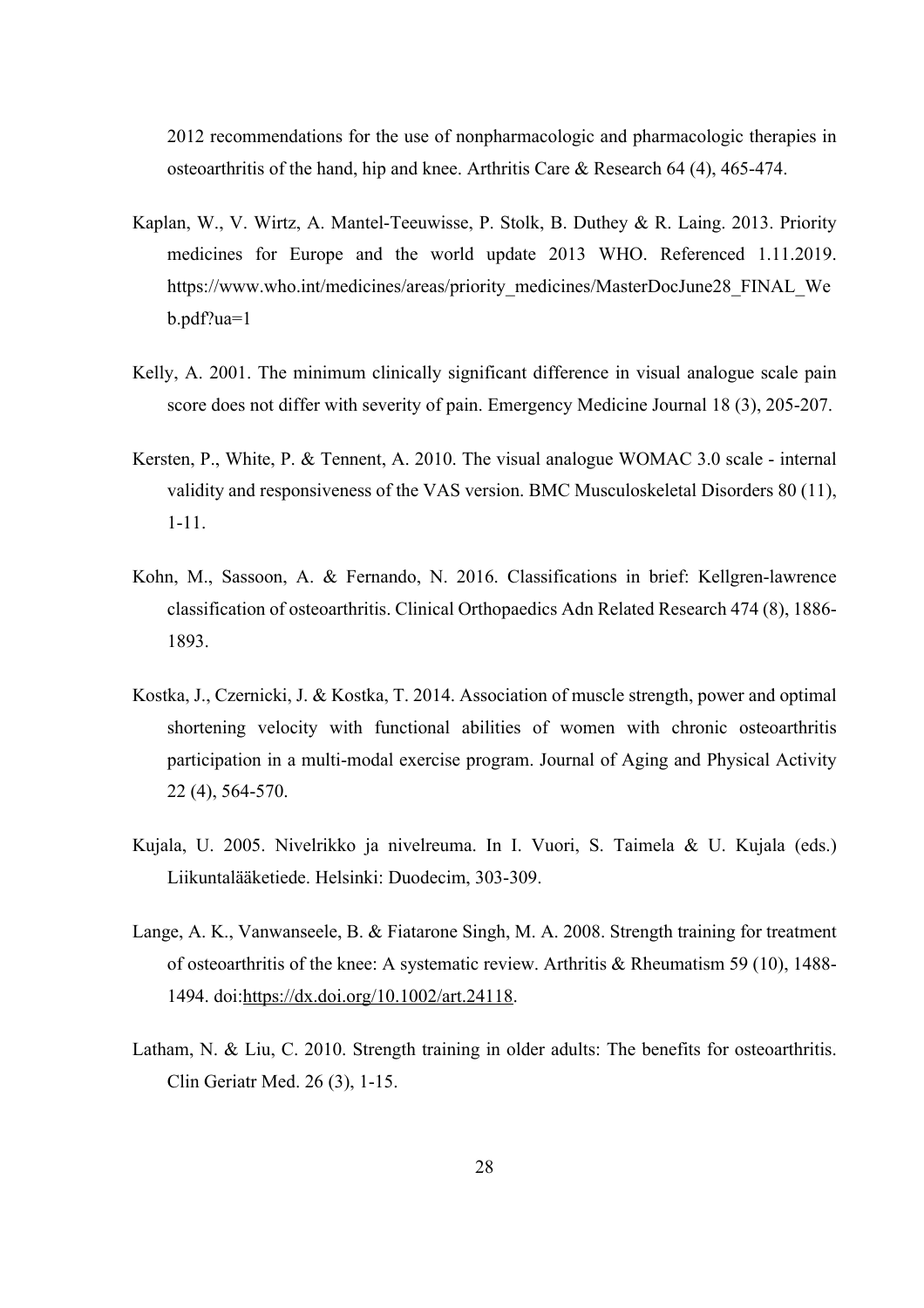- Levinger, P., Dunn, J., Bifera, N., Butson Michael, Elias, G. & Hill, K. 2018. Safety and feasibility of high speed resistance training with and without balance exercises for knee osteoarthritis: A pilot randomised controlled trial. Physical Therapy in Sport 34, 154-163. doi:https://dx.doi.org/10.1016/j.ptsp.2018.10.001.
- Levinger, P., Dunn, J., Bifera, N., Butson, M., Elias, G. & Hill, K. 2017. High-speed resistance training and balance training for people with knee osteoarthritis to reduce falls risk: Study protocol for a pilot randomized controlled trial. Trials 18, 1-11. doi:10.1186/s13063-017- 2129-7.
- Lyman, S., Lee, Y., McLawhorn, A., Islam, W. & MacLean, C. 2018. What are the minimal and substantial improvements in the HOOS and KOOS and JR versions after total joint replacement? Clinical Orthopaedics and Related Research 476 (12), 2432-2441. doi:10.1097/CORR.0000000000000456.
- Neogi, T. & Zhang, Y. 2013. Epidemiology of osteoarthritis. Rheumatic Diseases Clinics of North America 39 (1), 1-19. doi:10.1016/j.rdc.2012.10.004.
- Nildsdotter, A., Lohmander, S., Klässbo, M. & Roos, E. 2003. Hip disability and osteoarthritis outcome score (HOOS) – validity and responsiveness in total hip replacement. BMC Musculoskeletal Disorders 10 (4), 1-8.
- Nilsdotter, A. & Bremander, A. 2011. Measures of hip function and symptoms. American College of Rheumatology 63 (11), 200-207.
- Ornetti, P., Parratte, S., Gossec, L., Tavernier, C., Argenson, J. -., Roos, E., Guillemin, F. & Maillefert, J. 2007. Cross-cultural adaptation and validation of the french version of the knee injury and osteoarthritis outcome score (KOOS) in knee osteoarthritis patients. Osteoarthritis and Cartilage 16 (4), 423-428. doi:10.1016/j.joca.2007.08.007.
- Orsatto, L., de la Rocha Freitas, Cintia, Shield, A., Pinto, R. & Trajano, G. 2019. Effects of resistance training concentric velocity on older adults' functional capacity: A systematic review and meta-analysis of randomised trials. Gerontology 127 (11), 1-14.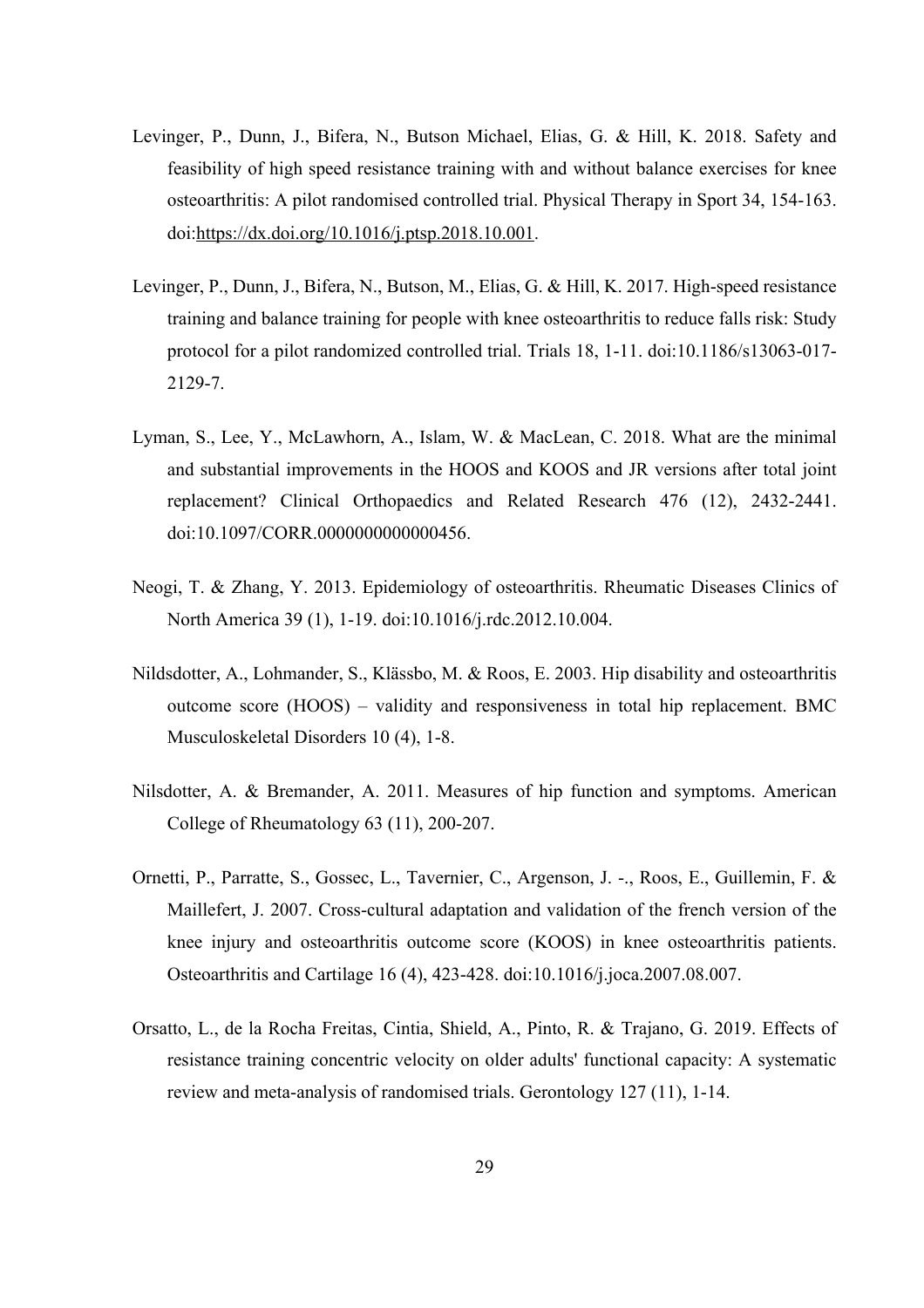- Pelletier, D., Gingras-Hill, C. & Boissy, P. 2013. Power training in patients with knee osteoarthritis: A pilot study on feasibility and efficacy. Physiotherapy Canada 65 (2), 176- 182. doi:10.3138/ptc.2012-05.
- Physical Activity guidelines for Americans 2nd edition. 2018. U.S. department of health and human services. Washington DC: U.S: 2019. Referenced 30.12.2019. https://health.gov/paguidelines/secondedition/pdf/Physical\_Activity\_Guidelines\_2nd\_edition.pdf.
- Physiopedia. 2019. Visual analogue scale 2019. Referenced 14.12.2019. https://www.physiopedia.com/Visual\_Analogue\_Scale.
- Pohjolainen, T. 2018. Nivelrikko (artroosi) 2019. Referenced 11.12.2019. https://www.terveyskirjasto.fi/terveyskirjasto/tk.koti?p\_artikkeli=dlk00673.
- Polvi- ja lonkkanivelrikko. 2018. Käypä hoito suositus. suomalaisen lääkäriseuran duodecimin ja suomen ortopediyhdistys ry:N asettama työryhmä. Helsinki: Suomalainen Lääkäriseura Duodecim:. Referenced 21.11.2019. https://www.kaypahoito.fi/hoi50054#readmore.
- RACGP. 2018. Guidelines for the management of knee and hip osteoarthritis. 2nd edn. 2019. Referenced 30.12.2019. http://www.acsep.org.au/content/Document/guideline-for-themanagement-of-knee-and-hip-oa-2nd-edition.pdf.
- Reeves, B., Wells, G. & Waddington, H. 2017. Quasi-experimental study designs series—paper 5: A checklist for classifying studies evaluating the effects on health interventions—a taxonomy without labels. Journal of Clinical Epidemiology 89, 30-42. doi:10.1016/j.jclinepi.2017.02.016.
- Reid, K. F., Price, L. L., Harvey, W. F., Driban, J. B., Hau, C., Fielding, R. A. & Wang, C. 2015. Muscle power is an independent determinant of pain and quality of life in knee osteoarthritis. Arthritis & Rheumatology 67 (12), 3166-3173. doi:https://dx.doi.org/10.1002/art.39336.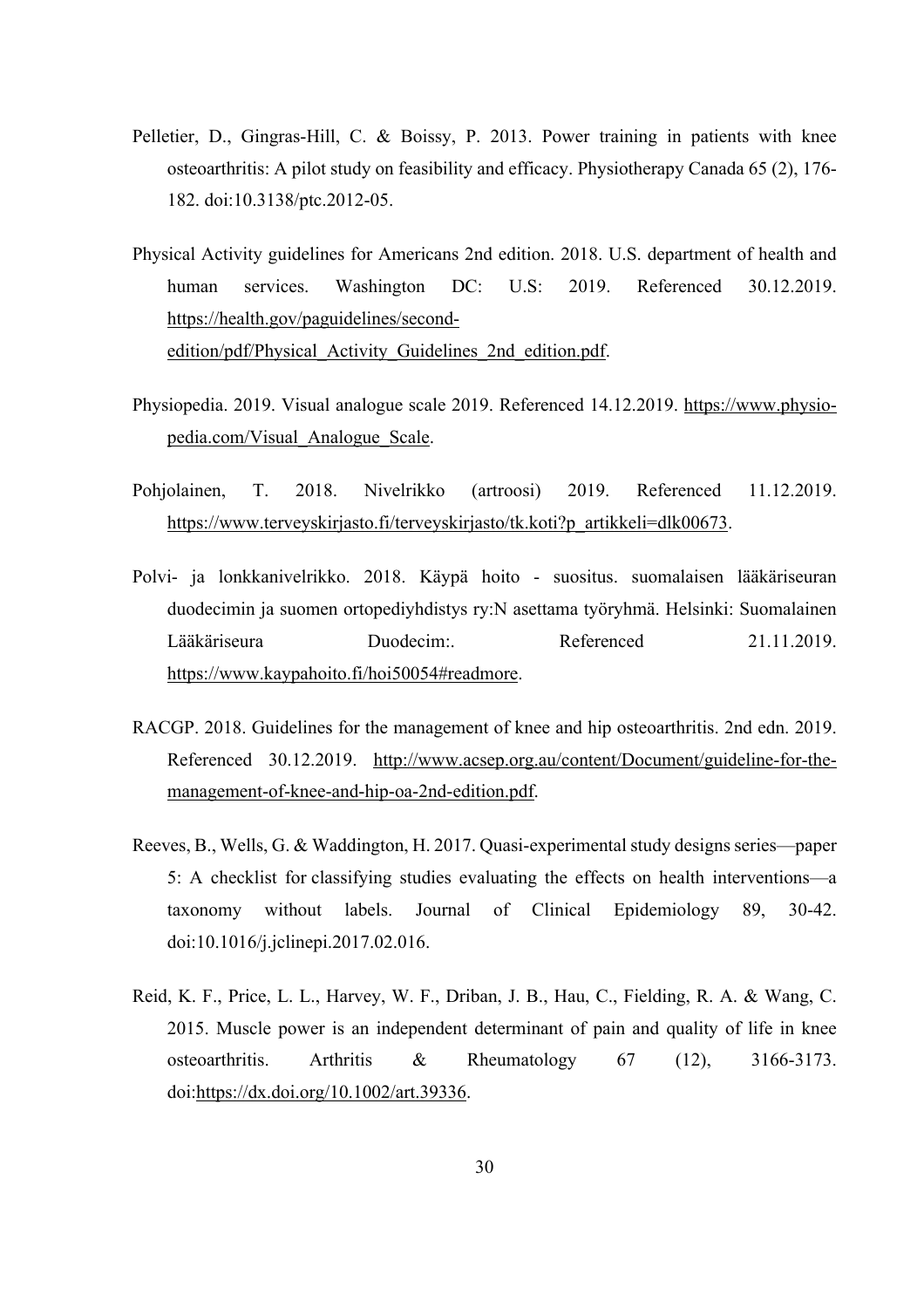- Roos, E., Roos, H., Lohmander, S., Ekdahl, C. & Beynnon, B. 1988. Knee injury and osteoarthritis outcome score (KOOS)--development of a self-administered outcome measure. Journal of Orthopaedic & Sports Physical Therapy 78 (2), 88-96.
- Salaffi, F., Stancati, A., Silvestri, C. A., Ciapetti, A. & Grassi, W. 2004. Minimal clinically important changes in chronic musculoskeletal pain intensity measured on a numerical rating scale. European Journal of Pain (London, England) 8 (4), 283-291. doi:10.1016/j.ejpain.2003.09.004.
- Sayers, S. P., Gibson, K. & Cook, C. R. 2012. Effect of high-speed power training on muscle performance, function, and pain in older adults with knee osteoarthritis: A pilot investigation. Arthritis Care & Research 64 (1), 46-53. doi:10.1002/acr.20675.
- Singh, J., Schleck, C., Harmsen, S. & Lewallen, D. 2016. Clinically important improvement thresholds for harris hip score and its ability to predict revision risk after primary total hip arthroplasty. BMC Musculoskeletal Disorders 256 (17), 1-8.
- Tarnanen, K., J. Arokoski, A. Malmivaara & V. Mattila. 2018. Nivelrikko polvissa ja lonkissa (artroosi). käypä hoidon potilasversiot. Helsinki: Suomalainen Lääkäriseura Duodecim:. Referenced 21.11.2019. https://www.kaypahoito.fi/khp00064.
- Thumboo, J., Chew, L. & Soh, C. 2001. Validation of the Western Ontario and McMaster University Osteoarthritis Index in Asians with osteoarthritis in Singapore. Osteoarthritis Cartilage 9 (5), 440-446.
- Tschopp, M., Sattelmayer, M. K. & Hilfiker, R. 2011. Is power training or conventional resistance training better for function in elderly persons? A meta-analysis. Age and Ageing 40 (5), 549-556. doi:10.1093/ageing/afr005.
- Tubach, F., Ravaud, P., Baron, G., Falissard, B., Logeart, I., Bellamy, N., Bombardier, C., et al. 2005. Evaluation of clinically relevant changes in patient reported outcomes in knee and hip osteoarthritis: The minimal clinically important improvement. Annals of Rheumatic Diseases 64 (1), 29-33.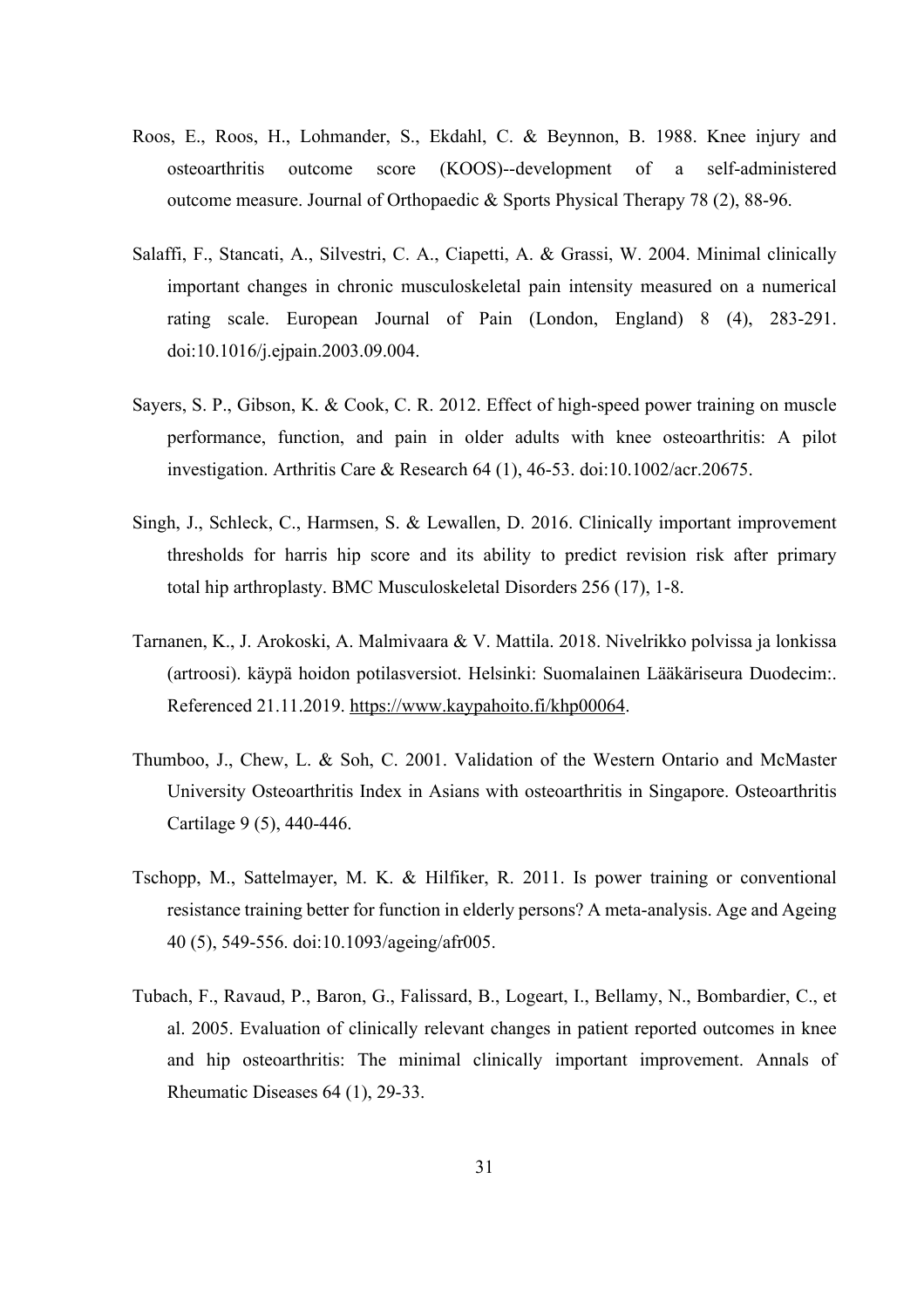Uthman, O., A vander Windt, D., Jordan, J., Dziedzic, K., Healey, E., Peat, G. & Foster, N. 2013. Exercise for lower limb osteoarthritis: Systematic review incorporating trial sequential analysis and network meta-analysis. Bmj 347, 1-13.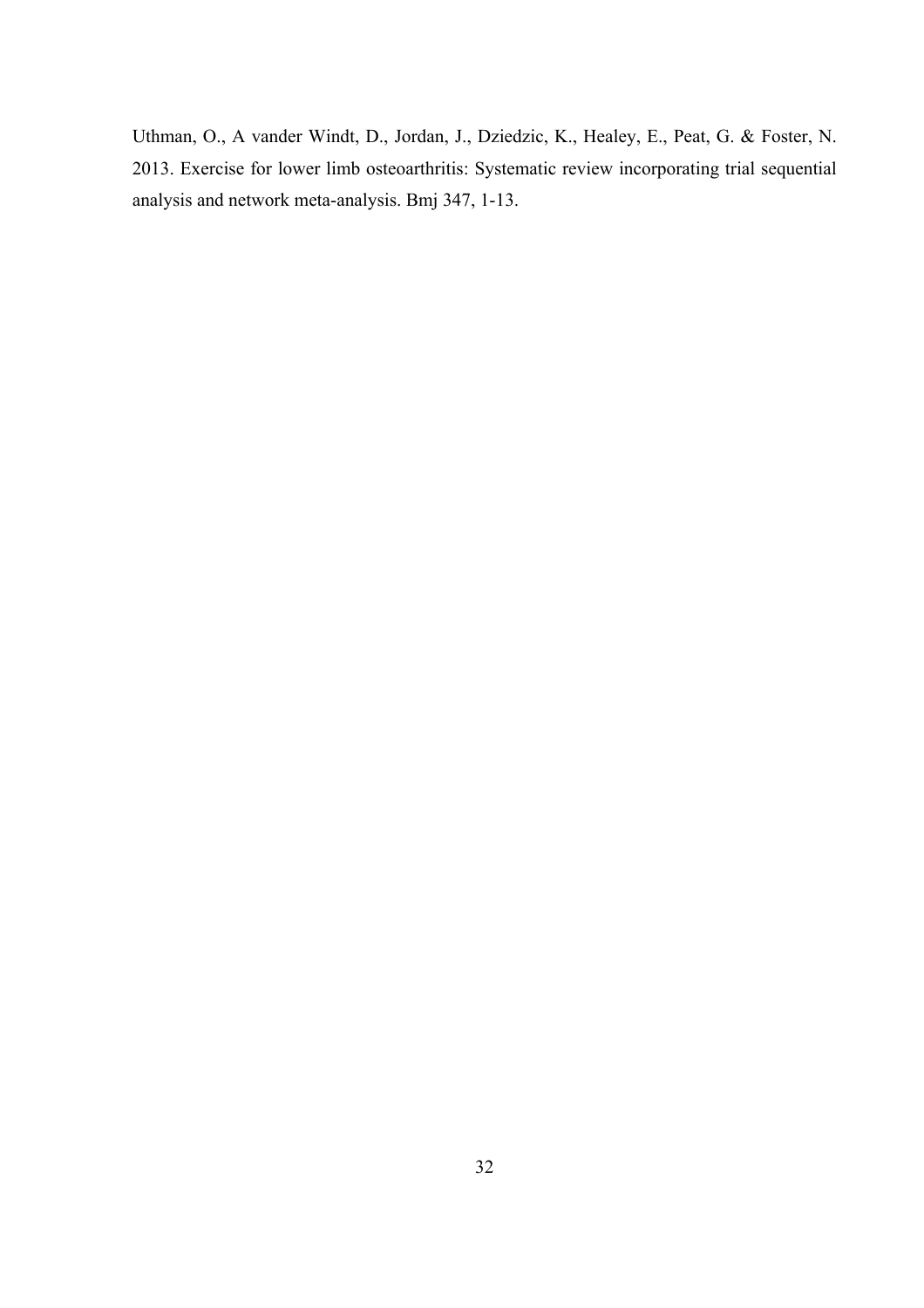### **APPENDICIES**

### **Appendix 1. Search terms**

MEDLINE database – generated 60 results

(Osteoarthritis, hip OR osteoarthritis, knee) AND (train\* OR resistance-training OR resistance training OR strength training OR weight training OR Weight lifting OR exercise training) AND (power OR explosive OR fast OR speed OR high velocity or high-velocity OR increased velocity OR velocity) AND (pain\* OR ache\* or VAS or visual analogue scale OR HOOS OR Hip disability and osteoarthritis outcome score OR KOOS OR knee injury and osteoarthritis outcome score OR The Western Ontario and McMaster Universities Arthritis Index)

CINAHL database – generated 58 results

("Osteoarthritis, hip" OR "osteoarthritis, knee") AND ("train\*" OR "resistance-training" OR "resistance training" OR "strength training" OR "weight training" OR "Weight lifting" OR "exercise training") AND ("power" OR "explosive" OR "fast" OR "speed" OR "high velocity" or "high-velocity" OR "increased velocity" OR "velocity") AND ("pain\*" OR "ache\*" or "VAS" or "visual analogue scale" OR "HOOS" OR "Hip disability and osteoarthritis outcome score" OR "KOOS" OR "knee injury and osteoarthritis outcome score" OR "The Western Ontario and McMaster Universities Arthritis Index